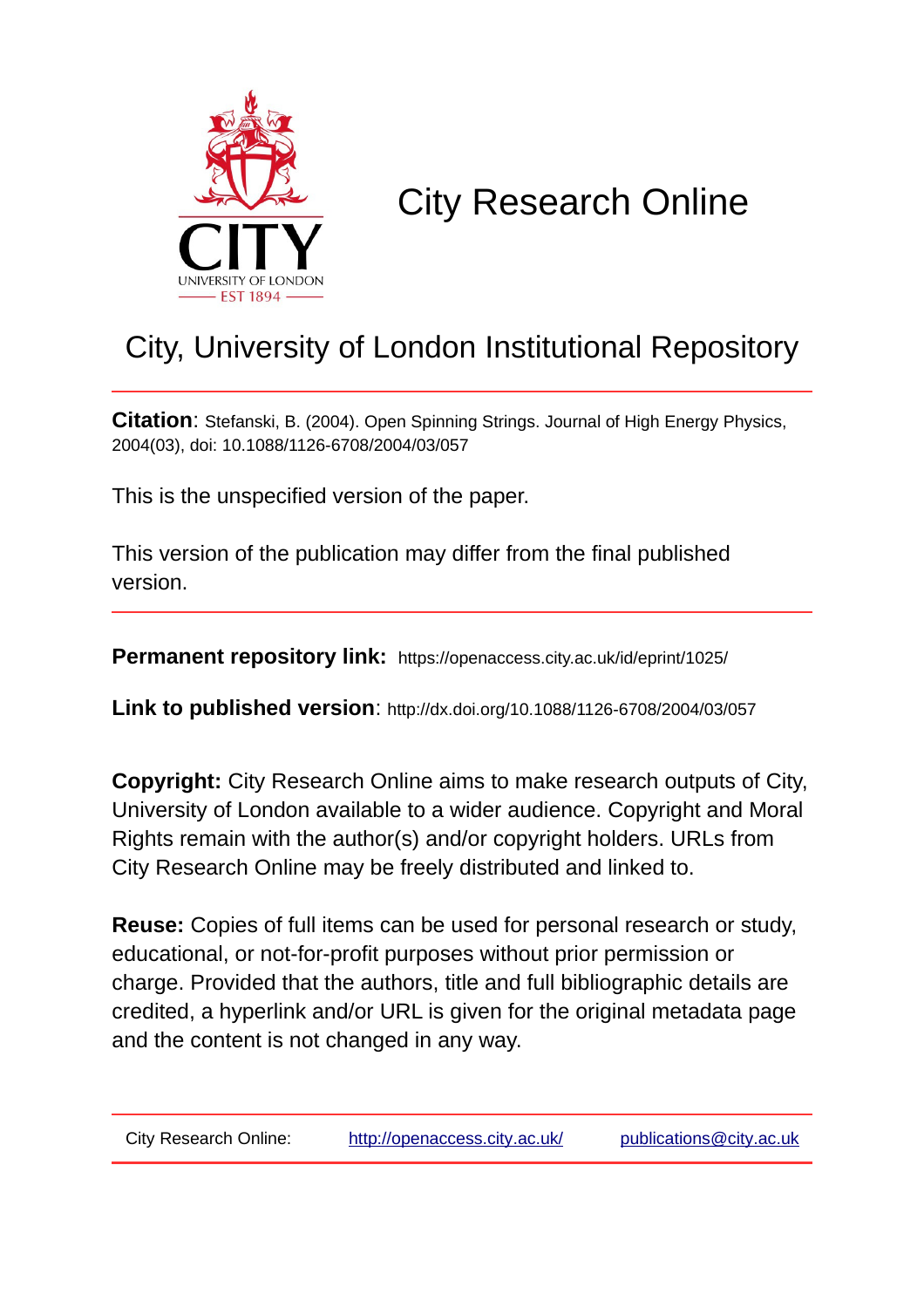## Open Spinning Strings

B. Stefański, jr.<sup>\*</sup>

<sup>∗</sup> *Spinoza Institute, University of Utrecht Postbus 80.195, 3508 TD Utrecht, The Netherlands*

December 2003

#### Abstract

We find classical open string solutions in the  $AdS_5 \times S^5/\mathbb{Z}_2$  orientifold with angular momenta along the five-sphere. The energy of these solutions has an expansion in integral powers of  $\lambda$  with sigma-model corrections suppressed by inverse powers of  $J$  - the total angular momentum. This gives a prediction for the exact anomalous dimensions of operators in the large N limit of an  $\mathcal{N} = 2 Sp(N)$  Super-Yang-Mills theory with matter. We also find a simple map between open and closed string solutions. This gives a prediction for an all-loop planar relationship between the anomalous dimensions of single-trace and two-quark operators in the dual gauge theory.

<sup>∗</sup>E-mail address: stefansk@phys.uu.nl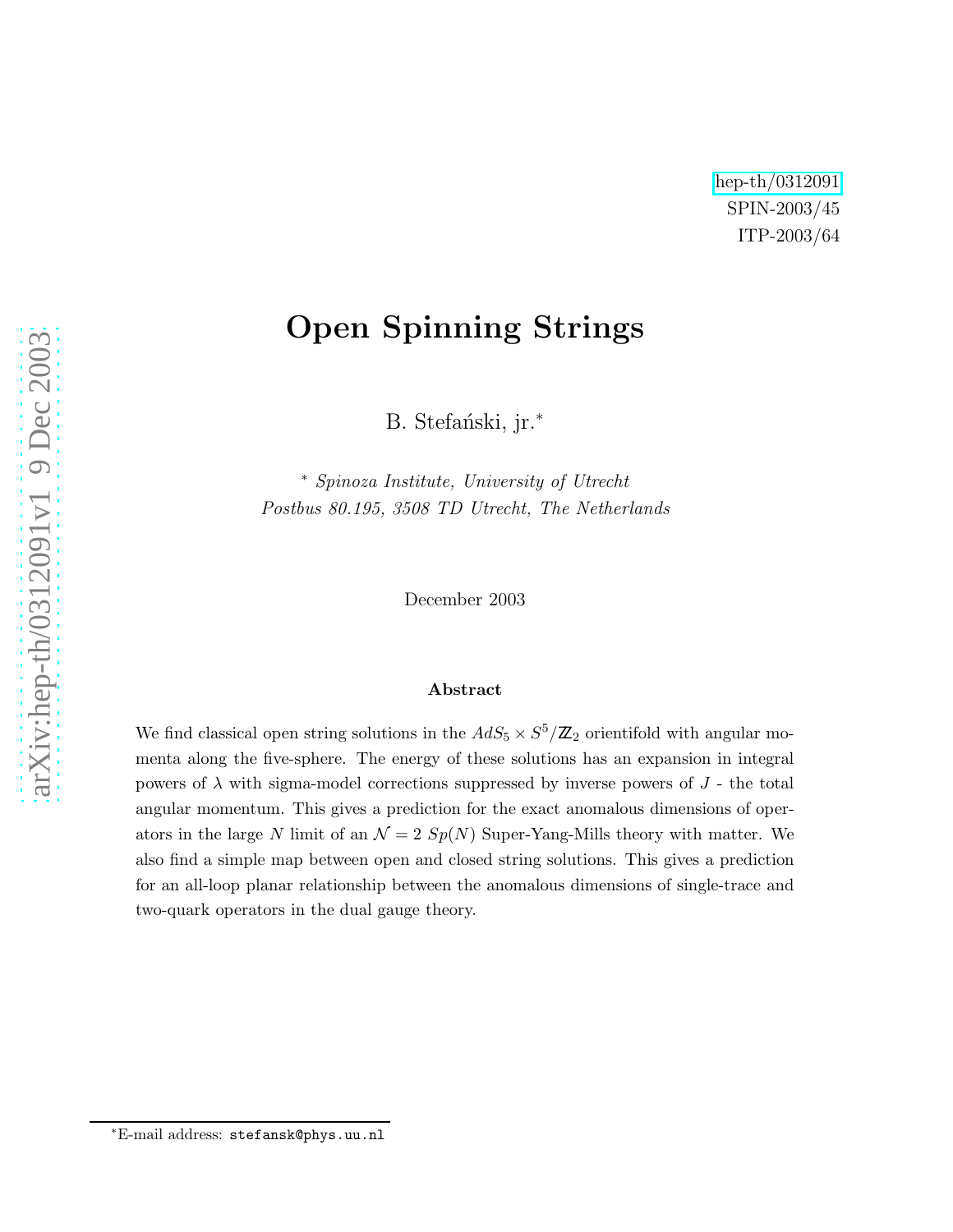### 1 Introduction

Recently there has been a great deal of interest in stringy tests of the AdS/CFT correspondence  $[1]$ <sup>1</sup>. This work was initiated by the discovery of the maximally supersymmetric Type IIB plane-wave background [\[3\]](#page-19-0), and its subsequent light-cone quantisation [\[4\]](#page-19-1). Since the plane wave background can be viewed as a Penrose limit of  $AdS_5 \times S^5$  [\[3\]](#page-19-0), in [\[5\]](#page-19-2) it was argued that the anomalous dimensions  $\Delta$  of a large R-charge J sector of the  $\mathcal{N} = 4$  SU(N) SYM theory were related to the energies  $E$  of single string states in the plane-wave background.

$$
E = \Delta - J. \tag{1.1}
$$

The duality was first proposed [\[5\]](#page-19-2) and investigated [\[6\]](#page-19-3) in the planar limit, at all loops for operators of large R-charge J. Subsequently, through string interactions in the plane wave background [\[7\]](#page-19-4), the non-planar corrections to this were considered [\[8\]](#page-19-5).<sup>2</sup> In [\[14,](#page-20-0) [15,](#page-20-1) [10,](#page-20-2) [11\]](#page-20-3)  $1/J$ corrections to the BMN duality were considered, which, on the string side, correspond to going back towards the  $AdS_5 \times S^5$  geometry from the plane-wave background.

In the original large N expansion in gauge theory  $[12],$ <sup>3</sup>  $1/N^2$  was used as an expansion parameter. An essential feature of the BMN duality was the presence of a large R charge, allowing for  $1/J$ , as well as  $1/N^2$ , to be used as a small parameter. In this approach one considers classical spinning string solutions in the  $SO(2,4) \times SO(6)$  sigma model, which carry a large amount of angular momentum or spin in some directions [\[14,](#page-20-0) [15,](#page-20-1) [16\]](#page-20-5). The energy of such a configuration is then determined as an expansion in angular momenta and  $\alpha' = 1/\sqrt{\lambda}$ , and can be compared with the planar anomalous dimensions of gauge theory operators which transform in the corresponding representation of the superconformal group.

Recent progress [\[17,](#page-20-6) [18,](#page-20-7) [19,](#page-20-8) [20,](#page-21-0) [21\]](#page-21-1) has been made by studying closed string solutions which carry angular momentum in the  $S<sup>5</sup>$  directions. It has been argued that the energy of such solutions has a double expansion in  $\lambda/J^2$  and  $1/J$ 

<span id="page-2-0"></span>
$$
E(J) = J \left[ 1 + \sum_{k=1}^{\infty} \left( \frac{\lambda}{J^2} \right)^2 \left( c_k + \sum_{n=1}^{\infty} \frac{d_{nk}}{J^n} \right) \right],
$$
 (1.2)

where  $J$  is the total angular momentum of the solution on  $S<sup>5</sup>$ . This expansion has the beautiful feature that the classical energy, expressed as a function of J and string tension  $\sqrt{\lambda}$ , arranges itself into a regular expansion in  $\lambda/J^2$  with quantum sigma-model corrections suppressed by

<sup>&</sup>lt;sup>1</sup>For a review see [\[2\]](#page-19-6).

 ${}^{2}$ For a different approach to this see [\[9\]](#page-20-9).

<sup>&</sup>lt;sup>3</sup>For the large N limits of  $SO$  and  $Sp$  gauge theories relevant to this paper see [\[13\]](#page-20-10).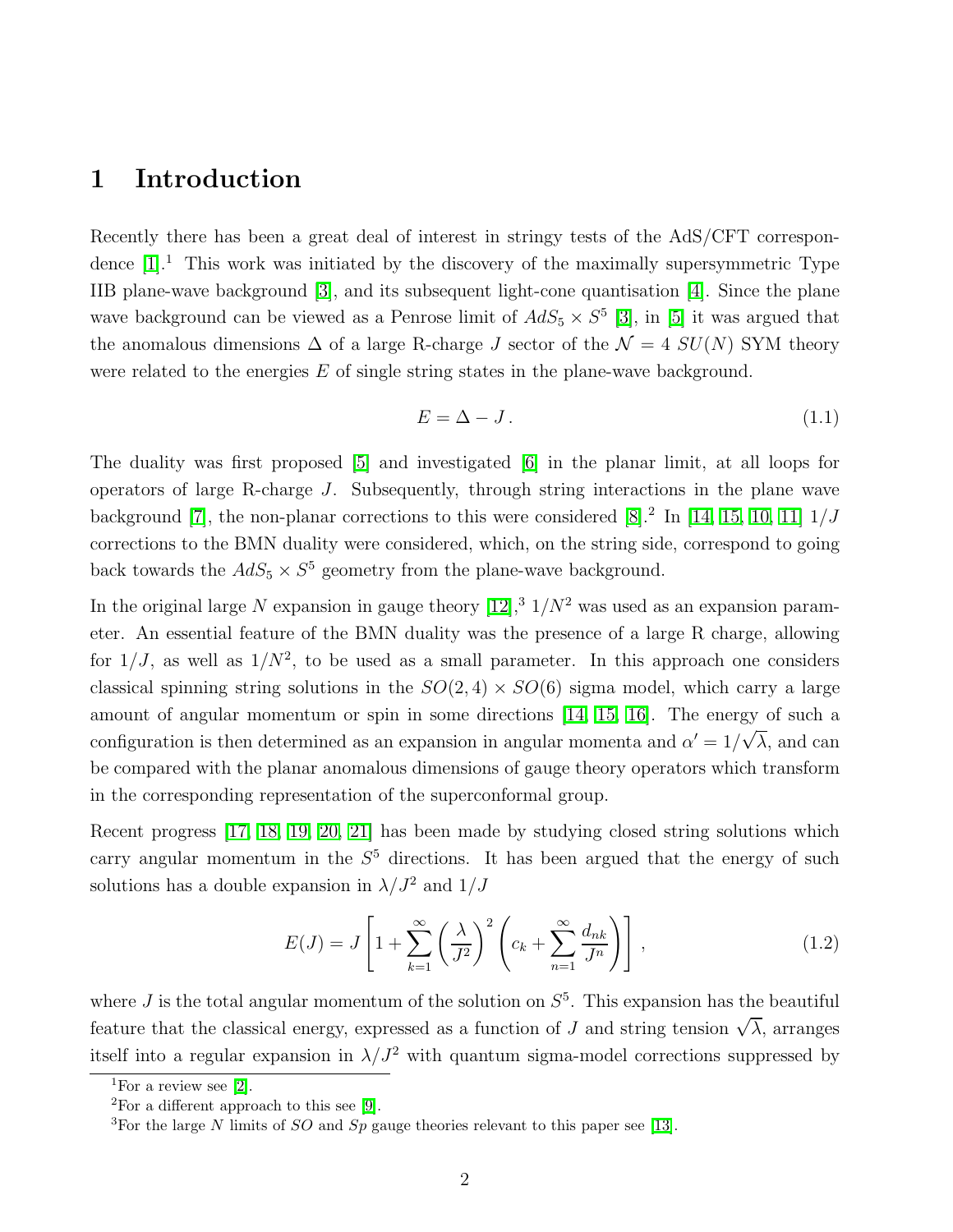$1/J$ . This allows for exact comparisons with gauge theory. Following the work on spin chains, the Bethe ansatz, and  $\mathcal{N} = 4$  SYM [\[22,](#page-21-2) [23\]](#page-21-3) extensive comparisons with gauge theory have been made  $[24, 19, 20, 21]$  $[24, 19, 20, 21]$  $[24, 19, 20, 21]$  $[24, 19, 20, 21]$ , and impressive agreement has been found.<sup>4</sup> Further, in  $[26]$ , a beautiful relation was established between an infinite set of local charges on both sides of the duality (for work on non-local charges see [\[27\]](#page-22-0).). It would be interesting to understand the general criteria for which classical sigma model solutions exhibit these nice properties. <sup>5</sup>

In this paper we find classical spinning open string solutions whose energies do have an expan-sion of the form [\(1.2\)](#page-2-0). In particular we consider the  $AdS_5 \times S^5/\mathbb{Z}_2$  orientifold [\[28\]](#page-22-1), which can be thought of as the near-horizon geometry of a tadpole-canceling O7-plane D7-brane system in the presence of a large number, 2N, of D3-branes. The metric on  $AdS_5 \times S^5$  is given by

$$
ds^{2} = -\cosh^{2}\rho dt^{2} + d\rho^{2} + \sinh^{2}\rho (d\theta^{2} + \sin^{2}\theta d\phi + \cos^{2}\theta d\varphi^{2})
$$

$$
+ d\gamma^{2} + \cos^{2}\gamma d\varphi_{1}^{2} + \sin^{2}\gamma (d\psi^{2} + \cos^{2}\psi d\varphi_{2}^{2} + \sin^{2}\psi d\varphi_{3}^{2}). \tag{1.3}
$$

The orientifold action is generated by  $g \equiv \Omega \mathcal{I}_Y(-1)^{F_l}$ , where  $\Omega$  acts as

$$
\Omega(\sigma) = \sigma_{\text{max}} - \sigma \,,\tag{1.4}
$$

with  $\sigma_{\text{max}} = \pi, 2\pi$  for open and closed strings, respectively;  $(-1)^{F_l}$  (needed for the orientifold action to square to one on fermions) acts trivially on the bosonic solutions considered here and  $\mathcal{I}_Y$  acts trivially on all coordinates of  $AdS_5 \times S^5$  apart from  $\varphi_3$  on which it acts as

<span id="page-3-0"></span>
$$
I_Y(\varphi_3) = \varphi_3 + \pi \,. \tag{1.5}
$$

The fixed point is then at  $\psi = 0$ . In terms of global X, Y, Z coordinates on the sphere

$$
Z = \cos \gamma e^{i\varphi_1}, \qquad X = \sin \gamma \cos \psi e^{i\varphi_2}, \qquad Y = \sin \gamma \sin \psi e^{i\varphi_3}, \qquad (1.6)
$$

 $\mathcal{I}_Y$  acts trivially on X and Z and on Y acts as

<span id="page-3-1"></span>
$$
\mathcal{I}_Y(Y) = -Y \,,\tag{1.7}
$$

and the fixed point is located at  $Y = 0$ . As a result the O7-planes and D7-branes stretch over the  $AdS_5$  space as well as X and Z. In other words the open strings will have Neumann boundary conditions along X and Z with Y Dirichlet. The  $SO(6)$  R-symmetry is broken to

<sup>&</sup>lt;sup>4</sup>It should also be noted that integrable structures have been discussed in non-supersymmetric gauge theories as well [\[25\]](#page-21-6).

<sup>5</sup>For example, based on present evidence, these properties seem to be connected to the presence of a large R charge. Solutions with large spin, but small angular momenta, seem not to possess these nice properties.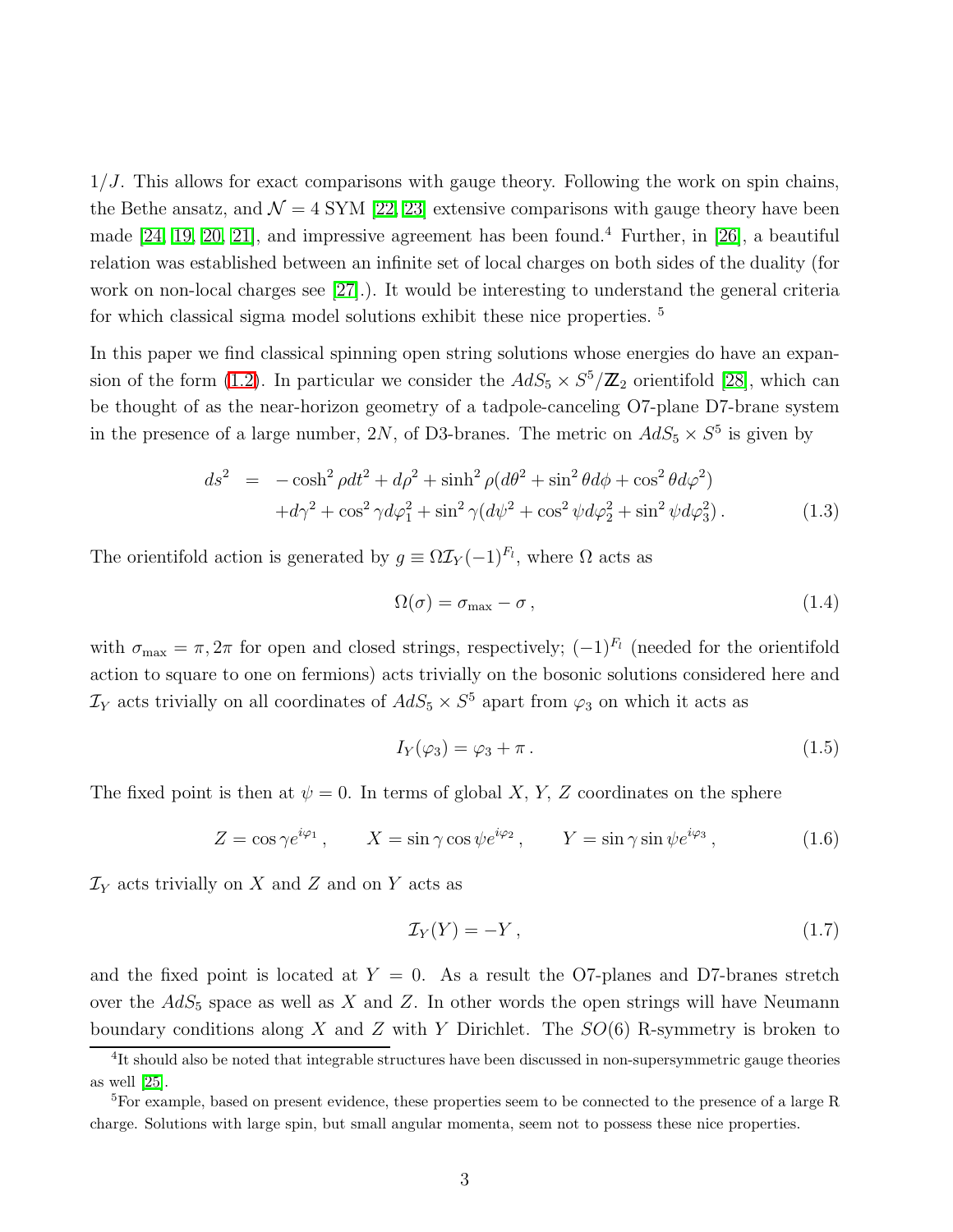$SO(4) \times SO(2)$  by the orientifold projection, and half of supersymmetry is broken by the O7plane and D7-branes; further, the  $SU(2N)$  gauge group on the world-volume of the D3-branes is broken to  $Sp(N)$ . In the large N limit the surviving states are the D3-D3 and D3-D7 open strings. The former give rise to an  $\mathcal{N} = 2$  theory with a hypermultiplet in the antisymmetric representation of  $Sp(N)$ , while the latter give rise to four hypermultiplets in the fundamental of  $Sp(N)$ . The  $SO(8)$  gauge group on the D7-branes' world-volume becomes a global symmetry of the gauge theory. At the origin of moduli space the D3-brane theory has been shown to be conformal [\[29\]](#page-22-2). The BMN sector of this theory was investigated in [\[30,](#page-22-3) [31\]](#page-22-4).

This paper is organised as follows. In section [2](#page-4-0) we briefly review classical spinning open and closed string solutions in orientifolds of flat space. In section [3](#page-6-0) we construct orientifold invariant open and closed string solutions of the circular and folded type [\[17,](#page-20-6) [18,](#page-20-7) [19\]](#page-20-8). In section [4](#page-9-0) we consider general Neumann model type solutions [\[20\]](#page-21-0) in this geometry. We find a simple relationship between orientifold-invariant closed and open string solutions [\(4.22\)](#page-12-0) and their energies [\(4.23\)](#page-13-0). As a result, for all solutions found, the energy has the desired expansion [\(1.2\)](#page-2-0). This provides a prediction for the anomalous dimensions of large R-charge operators on the gauge theory side, as well as prediction for a relationship between the planar anomalous dimensions of single-trace and two-quark operators. We briefly discuss the dual gauge theory in section [5](#page-13-1) and we conclude in section [6.](#page-14-0) An appendix is included in which we study the stability of open and closed string circuar type solutions in the orientifold model.

#### <span id="page-4-0"></span>2 Flat spacetime classical rotating strings

In this section we briefly review classical rotating open and closed string solutions in flat space, and analyse their behaviour under orientifold actions. To simplify the notation we restrict to  $\mathbb{R}^{1,4}$ . The string coordinates satisfy

<span id="page-4-1"></span>
$$
(\partial_{\tau}^{2} - \partial_{\sigma}^{2}) X_{M}(\tau, \sigma) = 0, \qquad (2.1)
$$

<span id="page-4-2"></span>and the constraints

$$
\dot{X}_M \dot{X}_M + X'_M X'_M = 0, \qquad \dot{X}_M X'_M = 0.
$$
\n(2.2)

The closed string periodicity condition is

$$
X(\tau, \sigma + 2\pi) = X(\tau, \sigma + 2\pi). \tag{2.3}
$$

The solution describing a classical string rotating in two planes is

$$
X_0 = \kappa \tau, \qquad X = X_1 + iX_2 = a_1 \cos(n_1 \sigma) e^{in_1 \tau}, \qquad Y = X_3 + iX_4 = a_2 \sin[n_2(\sigma + \sigma_0)] e^{in_2 \tau}, \tag{2.4}
$$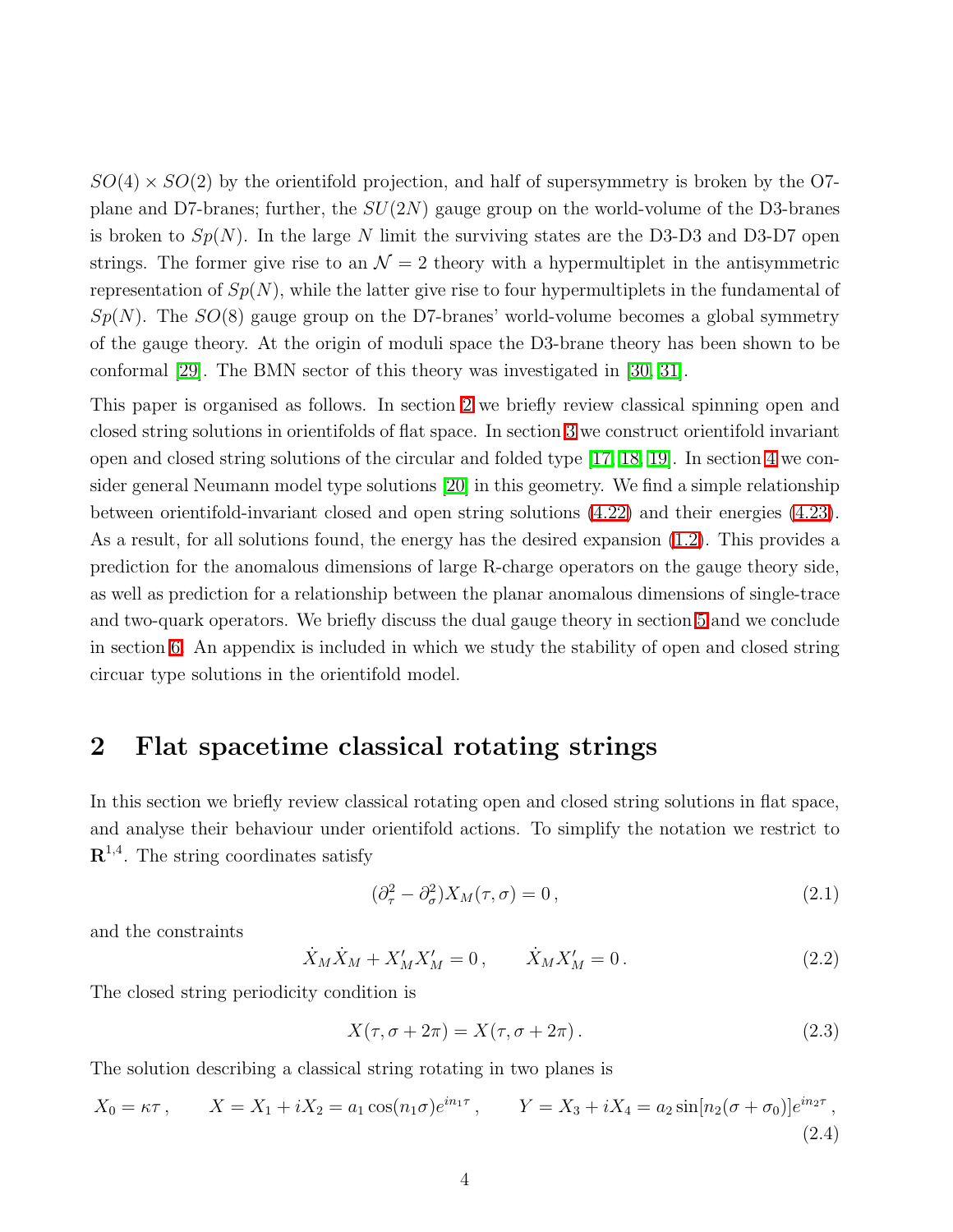for  $n_1, n_2 \in \mathbb{N}$  and  $a_1, a_2, \sigma_0 \in \mathbb{R}$  and

$$
\kappa^2 = n_1^2 a_1^2 + n_2^2 a_2^2 \,. \tag{2.5}
$$

<span id="page-5-0"></span>The energy and spins are

$$
E = \frac{1}{2\pi\alpha'} \int_0^{2\pi} d\sigma \dot{X}_0 = \frac{\kappa}{\alpha'}, \qquad (2.6)
$$

$$
J_1 = \frac{i}{4\pi\alpha'} \int_0^{2\pi} d\sigma (X\dot{\bar{X}} - \bar{X}\dot{X}) = \frac{n_1 a_1^2}{2\alpha'},
$$
 (2.7)

$$
J_2 = \frac{i}{4\pi\alpha'} \int_0^{2\pi} d\sigma (Y\dot{\bar{Y}} - \bar{Y}\dot{Y}) = \frac{n_2 a_2^2}{2\alpha'}.
$$
 (2.8)

In other words

$$
E = \sqrt{\frac{2}{\alpha'}(n_1 J_1 + n_2 J_2)}.
$$
\n(2.9)

We will be interested in open strings which satisfy Neumann or Dirichlet boundary conditions at their endpoints

$$
N: \qquad \partial_{\sigma} X_M(\tau, \sigma = 0, \pi) = 0, \tag{2.10}
$$

D: 
$$
X_M(\tau, \sigma = 0, \pi) = 0,
$$
 (2.11)

as well as the equation of motion [\(2.1\)](#page-4-1) and the constraints [\(2.2\)](#page-4-2). In particular, for  $X_0$  and X Neumann and Y Dirichlet, the solution is

$$
X_0 = \kappa \tau
$$
,  $X = X_1 + iX_2 = a_1 \cos(n_1 \sigma) e^{in_1 \tau}$ ,  $Y = X_3 + iX_4 = a_2 \sin(n_2 \sigma) e^{in_2 \tau}$ . (2.12)

with

$$
\kappa^2 = n_1^2 a_1^2 + n_2^2 a_2^2 \,. \tag{2.13}
$$

In fact the full open string solution is given by  $X_M \otimes \beta$ , where  $\beta$  is a Chan-Patton matrix. The energy and spins are given by integrals as in the closed string case above, with the integration range now being  $0 \leq \sigma \leq \pi$ , from which we find that

$$
E = \sqrt{\frac{1}{\alpha'}(n_1 J_1 + n_2 J_2)}.
$$
\n(2.14)

Finally, the orientifold will act by  $g \equiv \Omega \mathcal{I}_{34}(-1)^{F_l}$ , as well as on the Chan-Patton matrix by

<span id="page-5-1"></span>
$$
g(\beta) = \gamma_g \beta^T \gamma_g^{-1},\tag{2.15}
$$

where  $\gamma_g$  is a matrix satisfying the usual consistency conditions [\[32\]](#page-22-5). It is an easy check to see that the closed string solution is g-invariant provided that  $\sigma_0 = 0, \pi, \ldots$  (we might as well set  $\sigma_0 = 0$  by re-defining  $a_2$ ). The open string solution  $X_M \otimes \beta$  is g invariant for  $n_1$ ,  $n_2$  even, and  $\beta = \gamma_g \beta^T \gamma_g^{-1}$ . A g-invariant solution with  $n_1$ ,  $n_2$  odd is obtained by swapping the X and Y coordinates.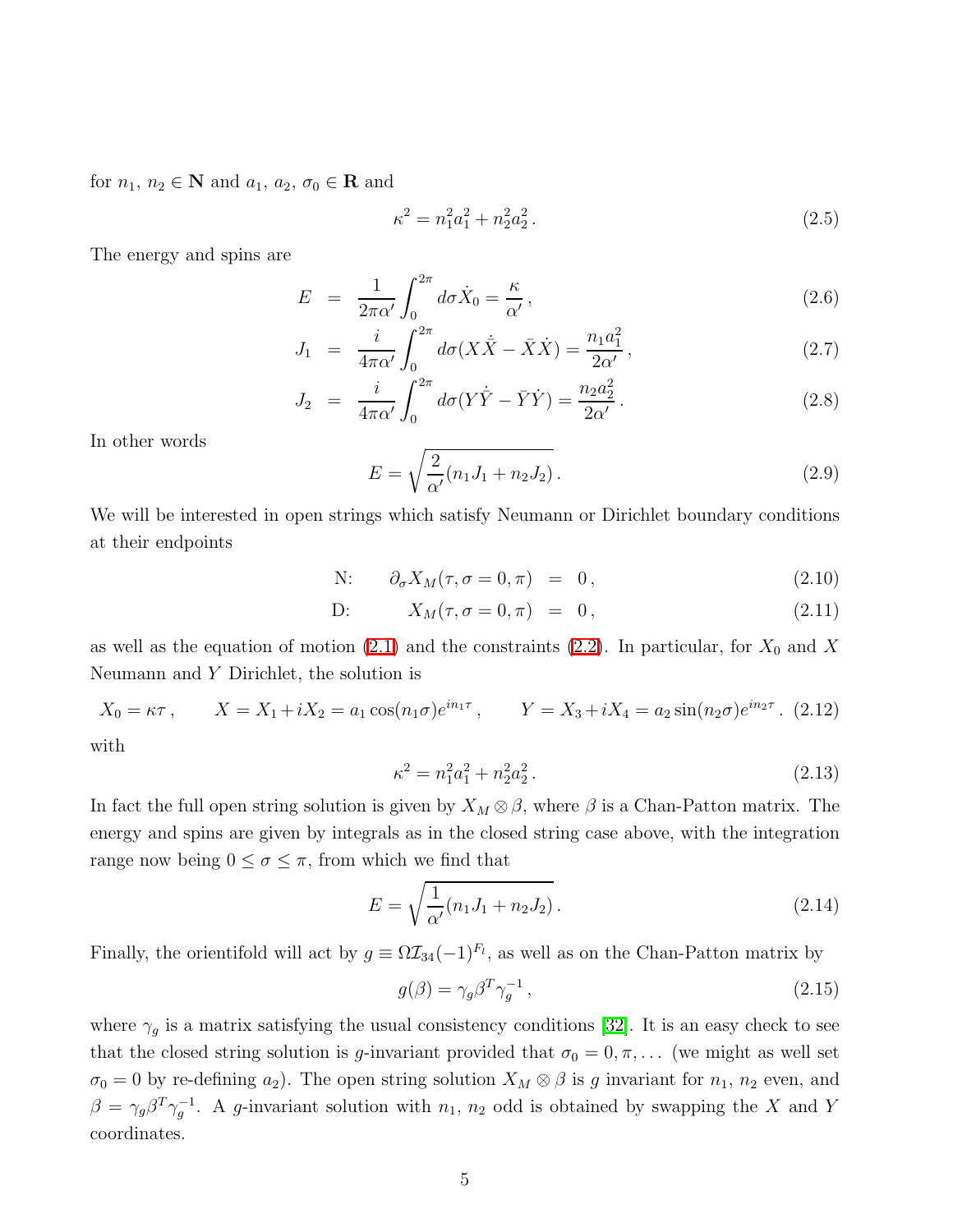## <span id="page-6-0"></span> $3$  Two Spin String Solutions on  $S^5$

<span id="page-6-2"></span>In this section we extend the two spin circular [\[17,](#page-20-6) [18\]](#page-20-7) and folded solutions [\[19\]](#page-20-8) to open and closed string solutions in our orientifold model.

#### 3.1 Circular solutions

The major difference to flat space classical string solutions is that now the co-ordinates satisfy the constraint

$$
X_A X_A = |X|^2 + |Y|^2 + |Z|^2 = 1,
$$
\n(3.1)

where

$$
Z = X_1 + iX_2, \qquad X = X_3 + iX_4, \qquad Y = X_5 + iX_6, \tag{3.2}
$$

This constraint is enforced by a Lagrange multiplier  $\tilde{\Lambda}$  with the Lagrangian

<span id="page-6-1"></span>
$$
L = \partial_a X_A \partial^a X_A + \tilde{\Lambda}(X_A X_A - 1) \,. \tag{3.3}
$$

The equations of motion then are

$$
-\partial^2 X_A + \tilde{\Lambda} X_A = 0, \qquad X_A X_A = 1, \qquad \tilde{\Lambda} = -\partial_a X_A \partial^a X_A \tag{3.4}
$$

as well as the contraints  $(2.2)$ , with the index M now running over time and the six fields on  $S<sup>5</sup>$ . Finally, the closed string solution is periodic while the open string one satisfies Neumann boundary conditions in the X, Y directions an Dirichlet boundary conditions in the Z direction.

The closed string solution with a constant Lagrange multiplier  $\tilde{\Lambda} = \nu^2$  is [\[17\]](#page-20-6)

$$
X_0 = \kappa \tau, \qquad X = \sin \gamma_0 \cos(n\sigma) e^{iw\tau}, \qquad Y = \sin \gamma_0 \sin(n\sigma) e^{iw\tau}, \qquad Z = \cos \gamma_0 e^{iv\tau}, \tag{3.5}
$$

where *n* is an integer and  $\nu, w, \kappa$  and  $\gamma_0$  are real numbers which satisfy

$$
w^{2} = n^{2} + \nu^{2}, \qquad \sin^{2} \gamma_{0} = \frac{1}{2n_{1}^{2}} (\kappa^{2} - \nu^{2}). \qquad (3.6)
$$

From equations [\(2.6\)](#page-5-0), [\(2.7\)](#page-5-0) it follows that the above solution has

$$
E = \sqrt{\lambda} \kappa, \qquad J_Z = \sqrt{\lambda} \nu [1 - \frac{\kappa^2 - \nu^2}{2n^2}], \qquad J_X = J_Y = \frac{\sqrt{\lambda}}{4} \sqrt{1 + (\nu/n)^2} (\kappa^2 - \nu^2). \tag{3.7}
$$

The closed string solution above can be interpreted as an open string solution (with  $\sigma \in [0, \pi]$ ) now) for a string with Neumann boundary conditions in the X and Z directions and Dirichlet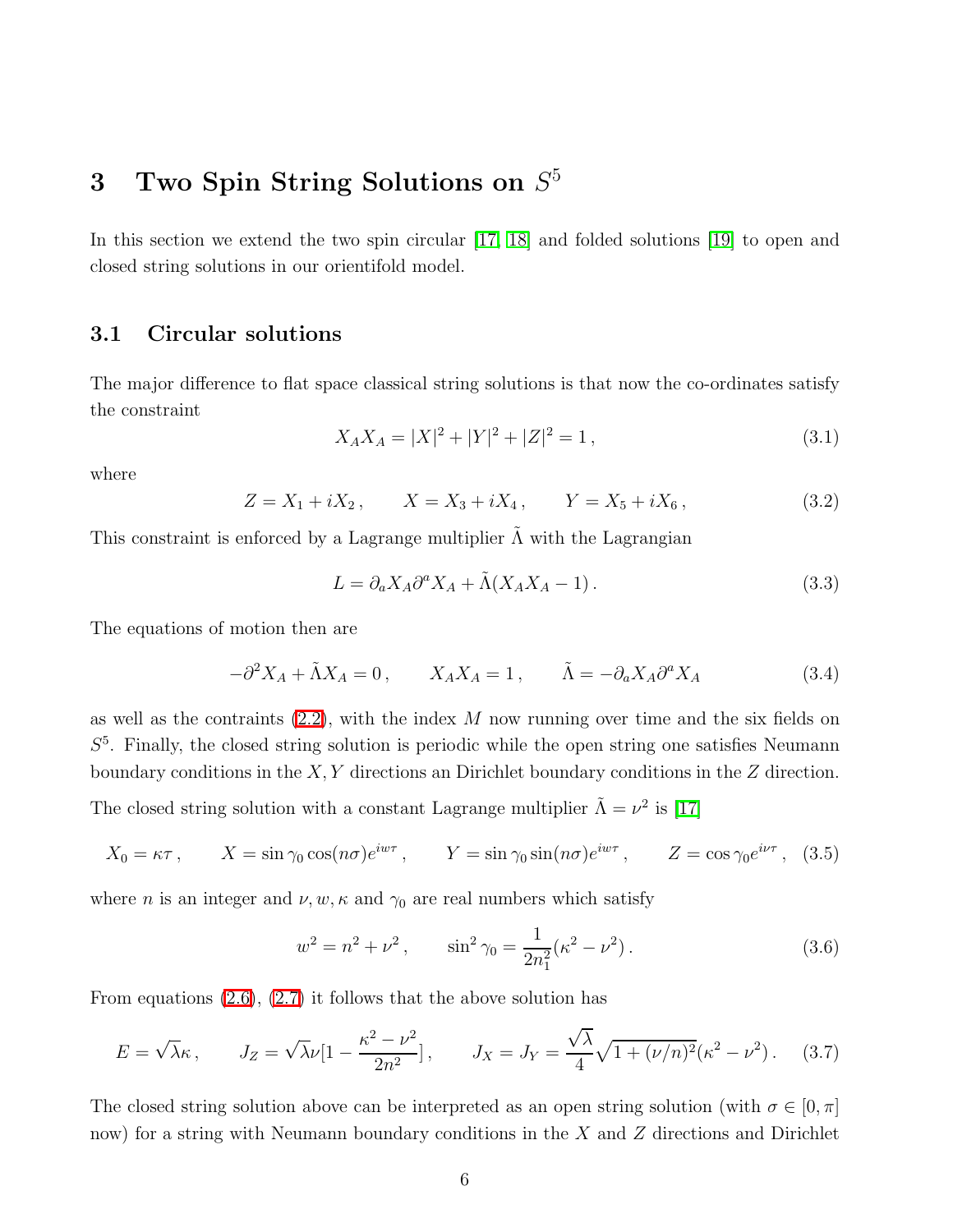boundary conditions in  $Y$ . The full classical rotating open string solution should be tensored with  $\beta$ , the Chan-Patton matrix.

<span id="page-7-2"></span>It is easy to see that the closed string solution [\(3.5\)](#page-6-1) is invariant under the orientifold generator  $g \equiv \mathcal{I}_Y \Omega(-1)^{F_l}$ . Note, however, that circular closed string solutions with a different orientation (obtained by permuting  $X, Y$  and  $Z$ ) are not g-invariant. On the open string solution g acts as

$$
g(X_0) = X_0
$$
,  $g(X) = (-1)^{n_1} X$ ,  $g(Y) = (-1)^{n_2} Y$ ,  $g(Z) = Z$ , (3.8)

As in flat space, the open string solution carries Chan-Patton indices  $\beta$ , on which g acts as in equation [\(2.15\)](#page-5-1). These Chan-Patton factors give rise to an  $SO(8)$  R-symmetry group on the gauge theory side. We see immediately that the solution is  $g$ -invariant for n even and  $\beta = \gamma_g \beta^T \gamma_g^{-1}$ . Such open string solutions have the following energy and angular momenta

$$
E = \frac{\sqrt{\lambda}\kappa}{2}, \qquad J_Z = \frac{\nu\sqrt{\lambda}}{2}[1 - \frac{\kappa^2 - \nu^2}{2n^2}], \qquad J_X = J_Y = \frac{\sqrt{\lambda}}{8}\sqrt{1 + (\nu/n)^2}(\kappa^2 - \nu^2), \quad (3.9)
$$

with n even. Swapping the X and Y coordinates gives a g-invariant solution for  $n$  odd.

In [\[18\]](#page-20-7) small fluctuations around closed string circular solutions were analysed, in order to study the stability of the circular solutions. It was found that only for certain ranges of the parameters were the solutions stable. One might hope that the orientifold projection will stabalise some of the solutions which were unstable in [\[18\]](#page-20-7). In Appendix [A](#page-16-0) we carry out the relevant analysis for both open and closed strings. Unfortunately, we find that while the orientiation projection removes some of the unstable modes, it does not remove all of them. As a result the regions of stability of the circular solutions analysed in this section are not improved compared to the unorbifolded theory.

#### <span id="page-7-1"></span>3.2 Folded-type solutions

In this section we review the folded rotating string solution of [\[19\]](#page-20-8), and extend it to the case of an open string. The classical folded string rotating in two planes is given by

$$
t = \kappa \tau
$$
,  $\rho = 0$ ,  $\gamma = \pi/2$ ,  $\varphi_1 = 0$ ,  $\varphi_2 = w_1 \tau$ ,  $\varphi_3 = w_2 \tau$ ,  $\psi = \psi(\sigma)$ .  
(3.10)

where

<span id="page-7-0"></span>
$$
\psi'' + \frac{1}{2}w_{21}^2 \sin 2\psi = 0. \tag{3.11}
$$

Integrating once we get

$$
\psi^2(\sigma) = w_{21}^2 (\sin^2 \psi_0 - \sin^2 \psi(\sigma)) + k^2, \qquad (3.12)
$$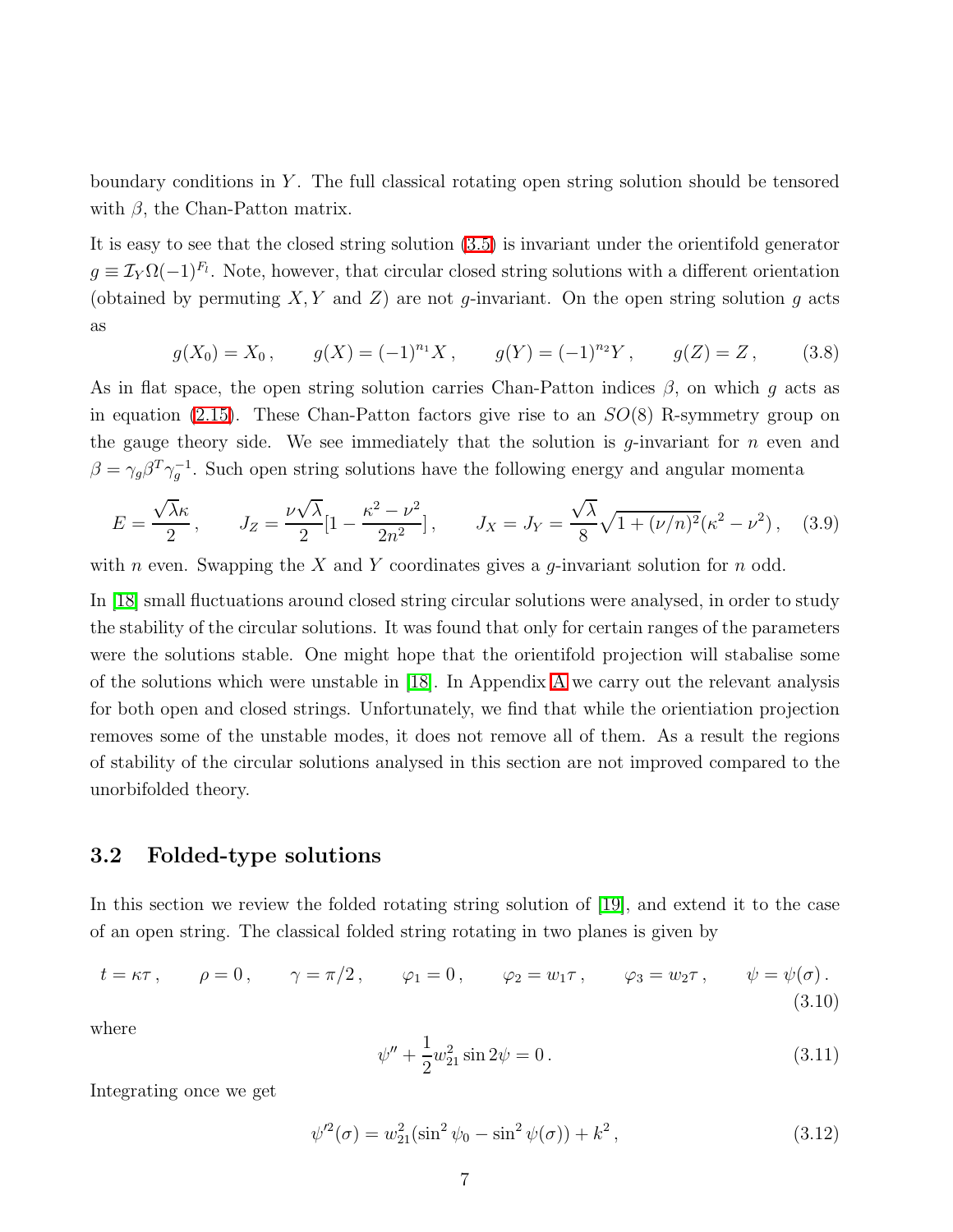with  $w_{21}^2 \equiv w_2^2 - w_1^2$  is taken to be positive, and

<span id="page-8-1"></span>
$$
-\psi_0 \le \psi(\sigma) \le \psi_0 \,. \tag{3.13}
$$

The folded string solutions have  $k = 0$ , while the circular string solutions have  $w_{21} = 0$ . Solutions with k and  $w_{21}$  both non-zero are expected to be unstable [\[14,](#page-20-0) [19\]](#page-20-8). This solution has energy  $\sqrt{\lambda}\kappa$  which satisfies due to the conformal gauge constraint

$$
E = \sqrt{\lambda}\kappa = \sqrt{\lambda}\sqrt{w_2^2 \sin^2\psi_0 + w_1^2 \cos^2\psi_0},\qquad(3.14)
$$

and carries angular momenta

<span id="page-8-0"></span>
$$
\mathcal{J}_X = w_1 \int_0^{2\pi} \frac{d\sigma}{2\pi} \cos^2 \psi , \qquad \mathcal{J}_Y = w_2 \int_0^{2\pi} \frac{d\sigma}{2\pi} \sin^2 \psi . \tag{3.15}
$$

The closed string solution is periodic

$$
\psi(\sigma + 2\pi) = \psi(\sigma),\tag{3.16}
$$

and so for the n-folded string

<span id="page-8-2"></span>
$$
2\pi = \int_0^{2\pi} d\sigma = 4n \int_0^{\psi_0} \frac{d\psi}{w_{21}\sqrt{\sin^2\psi_0 - \sin^2\psi}}.
$$
 (3.17)

This determines  $\psi_0$  in terms of  $w_1$  and  $w_2$ , which are in turn functions of  $J_1, J_2$  through equation [\(3.15\)](#page-8-0); the energy as a function of the angular momenta follows from equation [\(3.14\)](#page-8-1).

Consider next open string solutions with two Neumann and one Dirichlet directions. The solution [\(3.10\)](#page-7-0) satisfies

$$
\partial_{\sigma}\psi(\sigma=0,\pi)=0\,,\tag{3.18}
$$

and since  $\gamma = \pi/2$ , we see from equation [\(1.6\)](#page-3-0) that we may interpret [\(3.10\)](#page-7-0) as an open string solution with Neumann boundary conditions in  $X$  and  $Y$  directions and Dirichlet boundary conditions in the Z direction.<sup>6</sup> Such an open string has energy  $\sqrt{\lambda} \kappa/2$  and carries angular momenta  $\mathcal{J}_1$  and  $\mathcal{J}_2$  given by equation [\(3.15\)](#page-8-0) with the integration range changed to  $0 \leq \sigma \leq \pi$ . The open string solution also satisfies equation [\(3.17\)](#page-8-2). Since  $Z \equiv 0$ , we may also regard it as satisfying Neumann boundary conditions. One might wonder then if a folded-type solution (*i.e.* with  $k = 0$ ) can be found for X and Z satisfying Neumann and Y Dirichlet boundary conditions. It is not difficult to check that there are no such solutions.

<sup>&</sup>lt;sup>6</sup>To make it consistent with the orientifold action, we should redefine g to act by  $\Omega(-1)^{F_l}\mathcal{I}_Z$  rather than by  $\Omega(-1)^{F_l}\mathcal{I}_Y$ .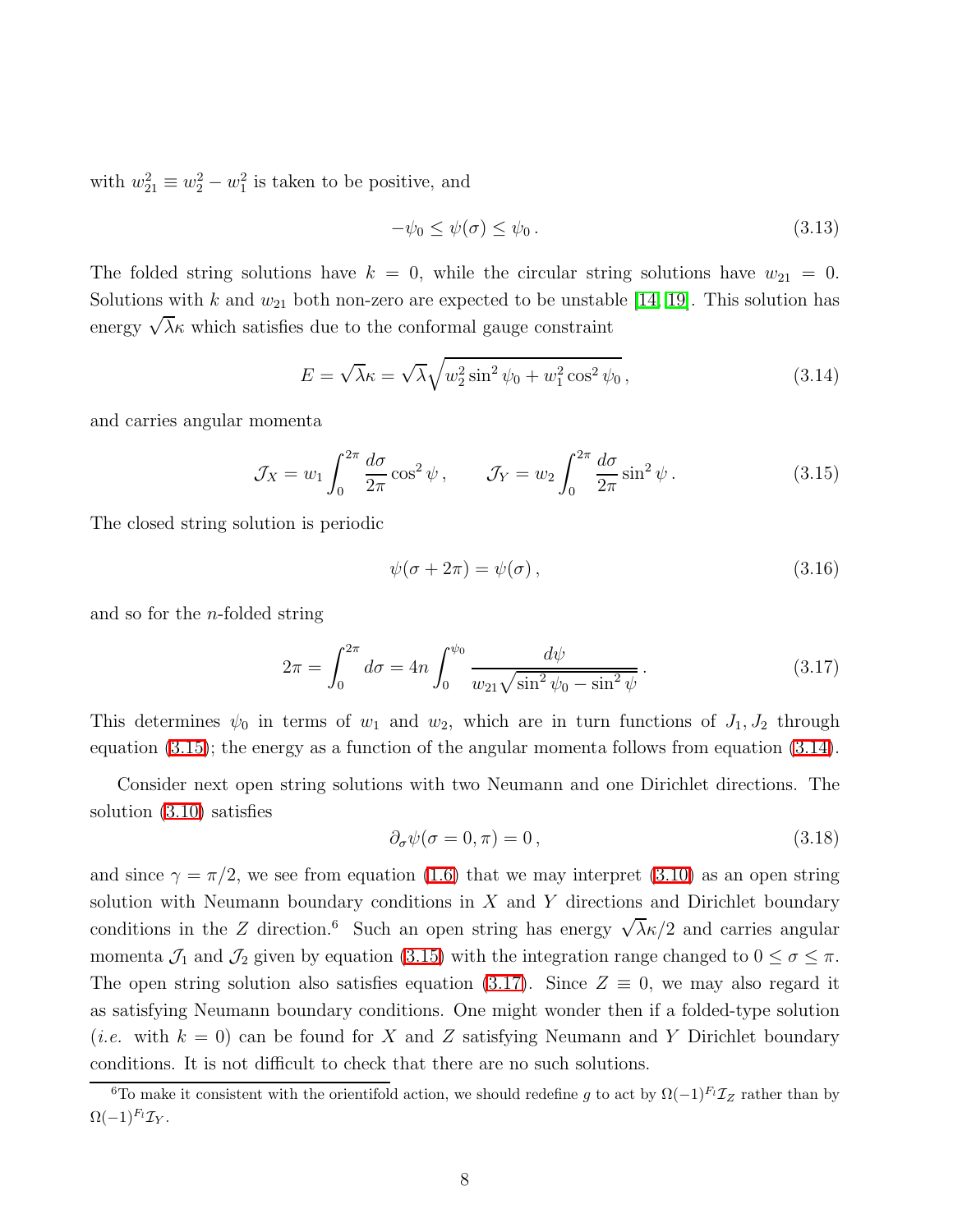It is easy to see that the closed string folded solutions considered above are invariant under the orientifold action  $g \equiv \mathcal{I}_Z \Omega(-1)^{F_l}$ , in other words for folded closed strings which do not extend in the Dirichlet direction. Similarily the open string solution is also invariant under the orientifold action if it too does not extend in the Dirichlet direction and its end-points are at the same point on  $S^5$  - in other words for *n* even.

## <span id="page-9-0"></span>4 The Three Spin Solutions

In the previous sections we considered the simplest circular and folded solutions. In this section we now turn to the general class of solutions studied in [\[20\]](#page-21-0). These are of the form

$$
X_1 + iX_2 = x_1(\sigma)e^{iw_1\tau}, \qquad X_3 + iX_4 = x_2(\sigma)e^{iw_2\tau}, \qquad X_5 + iX_6 = x_3(\sigma)e^{iw_3\tau}, \qquad (4.1)
$$

<span id="page-9-1"></span>where

$$
\sum_{i=1}^{3} x_i^2 = 1.
$$
\n(4.2)

They carry charges  $J_i$  under the Cartan subalgebra of  $SO(6)$ 

$$
J_i = \sqrt{\lambda} w_i \int_0^{2\pi} \frac{d\sigma}{2\pi} x_i^2(\sigma), \qquad i = 1, 2, 3,
$$
 (4.3)

while the energy is  $<sup>7</sup>$ </sup>

$$
E = \sqrt{\lambda} \kappa \,,\tag{4.4}
$$

with the Virasoro constraint

$$
\kappa^2 = \dot{X}_M \dot{X}_M + X'_M X'_M , \qquad (4.5)
$$

which makes the energy a function of the three spins. The Lagrangian for the three fields  $x_i(\sigma)$ , together with the Lagrange multiplier enforcing [\(4.2\)](#page-9-1) is

<span id="page-9-2"></span>
$$
L = \frac{1}{2} \sum_{i=1}^{3} (x_i'^2 - w_i^2 x_2^i) + \frac{1}{2} \Lambda (\sum_{i=1}^{3} x_i^2 - 1).
$$
 (4.6)

The closed string solution satisfies

$$
x_i(\sigma) = x_i(\sigma + 2\pi), \qquad i = 1, 2, 3 \tag{4.7}
$$

<sup>&</sup>lt;sup>7</sup>These definitions are for closed string charges; the open string charges are the same but with the integration range now being  $0 \leq \sigma \leq \pi$ ; the open string energy is  $\sqrt{\lambda} \kappa/2$ .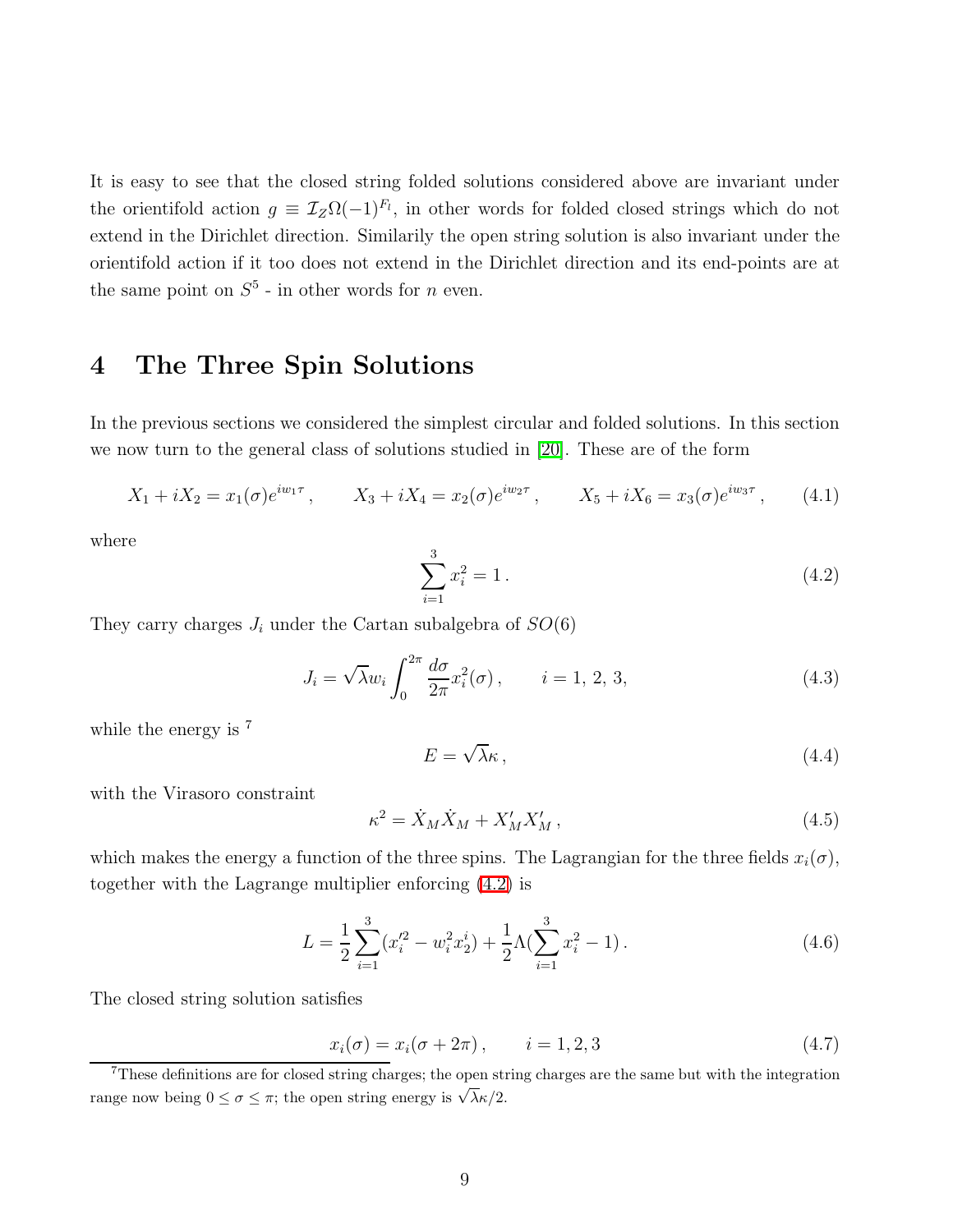while the open string solution will satisfy

<span id="page-10-3"></span>
$$
\partial_{\sigma} x_a(\sigma = 0, \pi) = 0
$$
,  $a = 1, 2$   $x_3(\sigma = 0, \pi) = 0$ . (4.8)

In [\[20\]](#page-21-0) it was found that elipsoidal coordinates are useful in describing the closed string system. These coordinates are the two real roots  $\zeta_1$  and  $\zeta_2$  which solve the quadratic equation

$$
\frac{x_1^2}{\zeta - w_1^2} + \frac{x_2^2}{\zeta - w_2^2} + \frac{x_3^2}{\zeta - w_3^2} = 0.
$$
\n(4.9)

<span id="page-10-0"></span>The Lagrangian for  $\zeta_1$ ,  $\zeta_2$  is

$$
L = \frac{1}{2}g_{ab}(\zeta)\zeta_a'\zeta_b' - U(\zeta) ,\qquad (4.10)
$$

where the metric is diagonal

<span id="page-10-2"></span>
$$
g_{11} = \frac{\zeta_2 - \zeta_1}{4(\zeta_1 - w_1^2)(\zeta_1 - w_2^2)(\zeta_1 - w_3^2)}, \qquad g_{22} = \frac{\zeta_1 - \zeta_2}{4(\zeta_2 - w_1^2)(\zeta_2 - w_2^2)(\zeta_2 - w_3^2)}, \qquad (4.11)
$$

and the equations of motion are

$$
\left(\frac{d\zeta_i}{d\sigma}\right)^2 = -4\frac{P(\zeta_i)}{(\zeta_2 - \zeta_1)^2}, \qquad \text{where } P(\zeta) = (\zeta - w_1^2)(\zeta - w_2^2)(\zeta - w_3^2)(\zeta - b_1)(\zeta - b_2). \tag{4.12}
$$

The closed string solution will then obviously satisfy

$$
\zeta_1(\sigma + 2\pi) = \zeta_1(\sigma), \qquad \zeta_2(\sigma + 2\pi) = \zeta_2(\sigma). \tag{4.13}
$$

We may ask what boundary conditions are consistent with the vanishing of the boundary variation of the Lagrangian [\(4.10\)](#page-10-0). Such terms come from the integration by parts of the variation of the  $(\zeta')^2$  terms and they vanish for

<span id="page-10-1"></span>
$$
\zeta_2(\sigma = 0) - \zeta_1(\sigma = 0) = 0, \qquad (4.14)
$$

or  $\zeta_1$  and  $\zeta_2$  satisfying the usual Neumann or Dirichlet boundary conditions

$$
\zeta_i'(\sigma = 0) = 0, \qquad \zeta_i(\sigma = 0) = cst, \qquad i = 1, 2. \tag{4.15}
$$

The boundary conditions [\(4.14\)](#page-10-1) do not seem compatible with the equations of motion [\(4.12\)](#page-10-2) and so we will not consider them here.

For  $x_i \geq 0$  and  $\zeta$  in the range

$$
w_1^2 \le \zeta_1 \le w_2^2 \le \zeta_2 \le w_3^2,\tag{4.16}
$$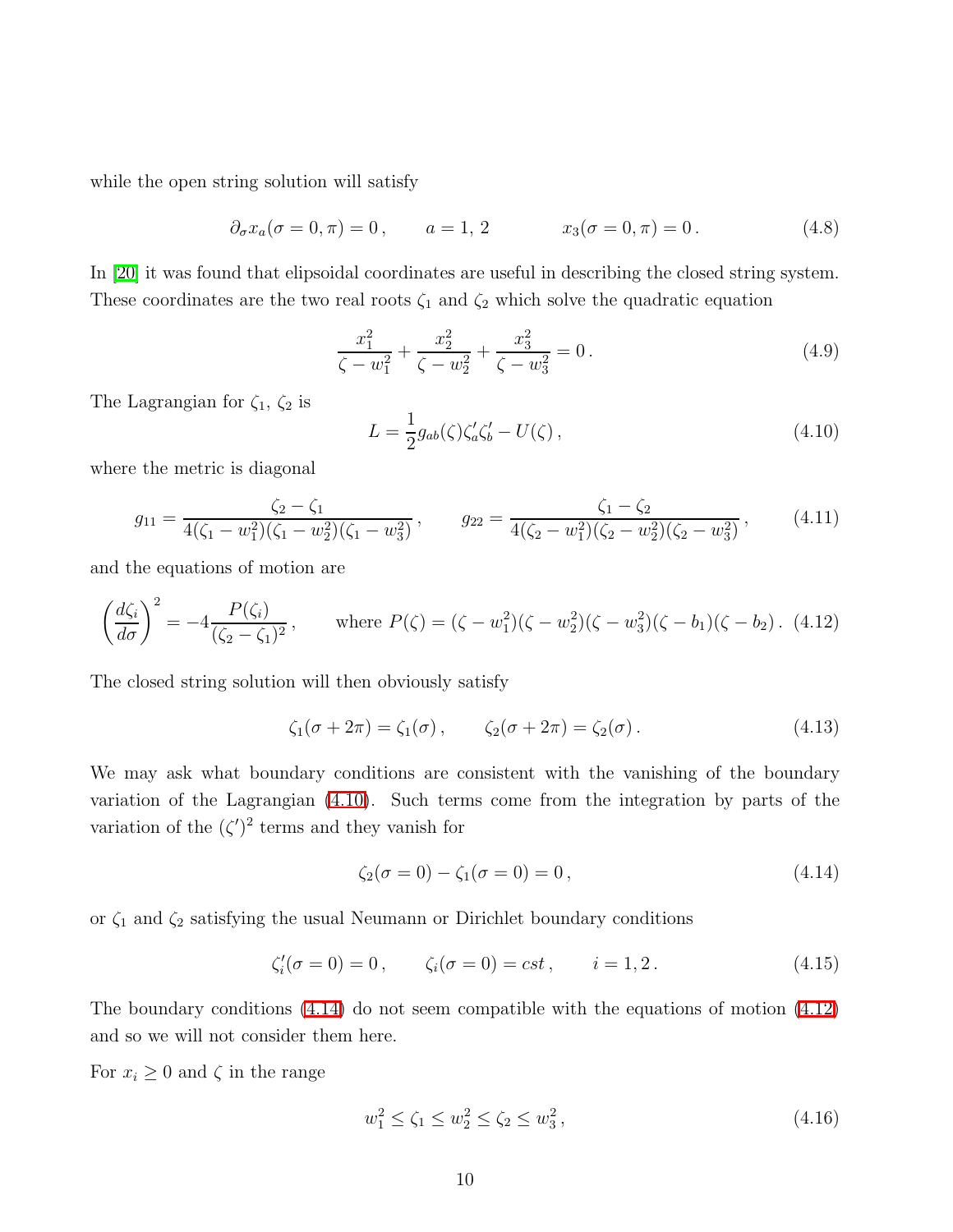we have

$$
x_i = \sqrt{\frac{(\zeta_1 - w_i^2)(\zeta_2 - w_i^2)}{w_{ji}^2 w_{ki}^2}}, \qquad w_{ij}^2 \equiv w_i^2 - w_j^2, \qquad (4.17)
$$

for  $i = 1, 2, 3$  and j, k such that  $\epsilon_{ijk} \neq 0$ . We are interested in  $x_3$  satisfying Dirichlet boundary conditions. From the above it is easy to see that this is equivalent to imposing (in our range of  $\zeta_i$ ) at the boundary

$$
\zeta_2(\sigma = 0, \pi) = w_3^2. \tag{4.18}
$$

Next, with the above boundary condition on  $\zeta_2$ , requiring that  $x_1$  and  $x_2$  satisfy Neumann boundary conditions is equivalent to requiring

$$
\zeta_1 = b_1 \text{ or } b_2, \tag{4.19}
$$

at the endpoint. Either of these boundary conditions ensures that  $0 = \partial_{\sigma} x_1 = \partial_{\sigma} x_2 = x_3$  with  $\partial_{\sigma} x_3 \neq 0$  on the boundary. The open string starts on the equator of the  $S^3$  parametrised by  $\zeta_i$ and moves off north or south. It will at some point reach maximum longitude and then move back down towards the equator/brane. The above applies at both endpoints  $\sigma = 0, \pi$  of the string.

There are of course many types of open string solutions with the above boundary conditions. A solution is characterised by the range of  $\zeta_1$  and  $\zeta_2$  and by the type and number of extremal points along it. An extremal point is any point  $\sigma_k$  for which  $x'_i$  $i'_{i}(\sigma_{k})=0$  for some  $i=1,2,3$ . It is easy to see that there are three types of extremal points

- **F**: A *fold* point has all  $x'_i = 0$ ; here  $\zeta_1, \zeta_2 = b_1, b_2$ ;
- $\mathbf{B}_i$ : A *bend* point has  $x'_i$  $x'_i \neq 0$  and  $x'_j = 0$  for  $j \neq i$ ; here one of the  $\zeta's$  equals  $w_i^2$  while the other  $b_a$ ;
- **A**: An *arch* point has  $x'_i = 0$  and  $x'_j$  $\zeta_j \neq 0$  for  $j \neq i$ ; here  $\zeta_1, \zeta_2 = w_j^2, w_k^2$ , for  $j, k \neq i$ .

Given our choice  $\zeta_1 \leq \zeta_2$  there are four possible ranges for the solutions

- I:  $b_1 \le \zeta_1 \le w_2^2$ ,  $b_2 \le \zeta_2 \le w_3^2$ ;
- II:  $b_1 \le \zeta_1 \le b_2, w_2^2 \le \zeta_2 \le w_3^2$ ;
- III:  $w_1^2 \le \zeta_1 \le w_2^2$ ,  $b_2 \le \zeta_2 \le w_3^2$ ;
- IV:  $w_1^2 \le \zeta_1 \le b_2, w_2^2 \le \zeta_2 \le w_3^2$ .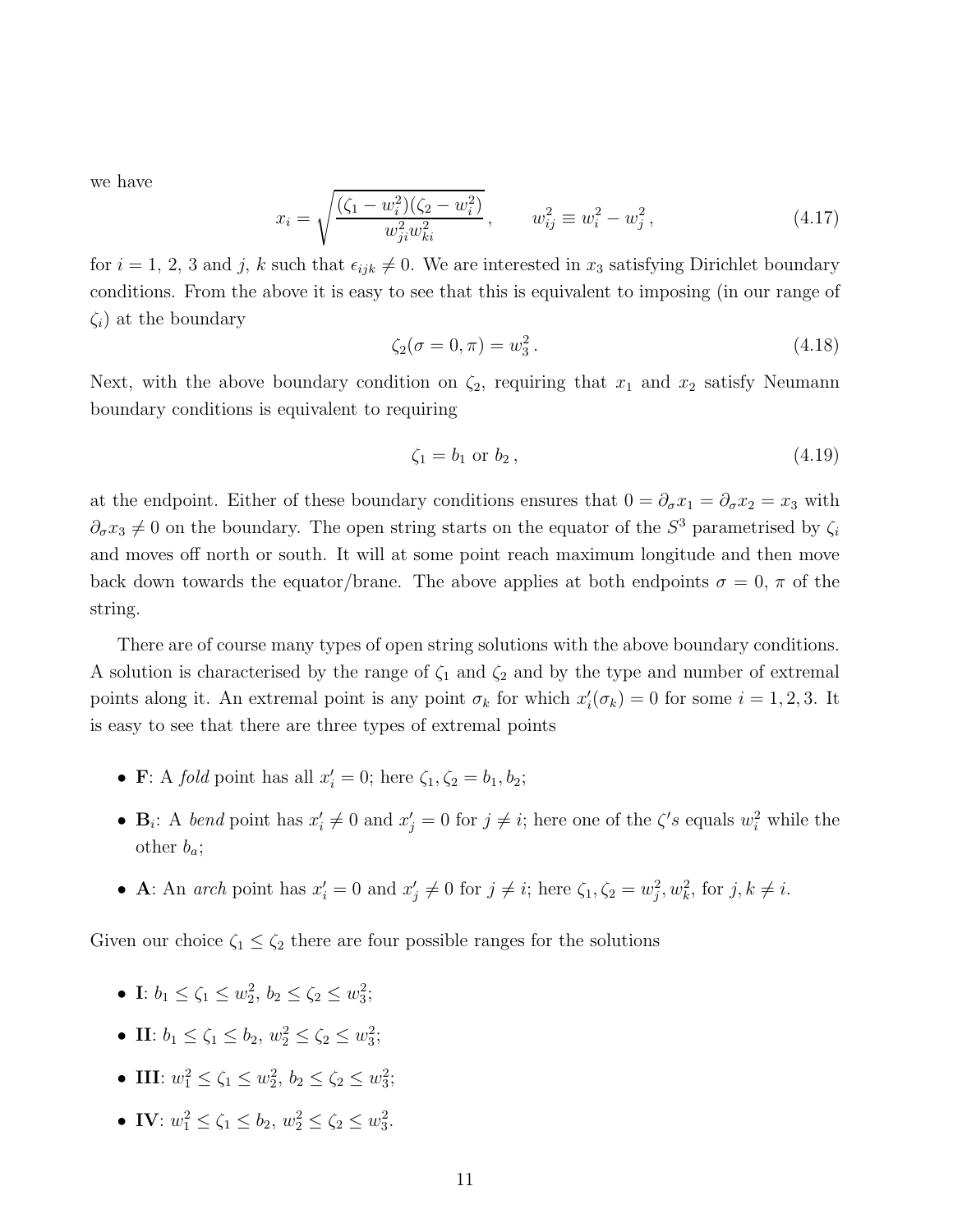The extremal points allowed in each range are

<span id="page-12-1"></span>
$$
I: F, B_2, B_3, A_1, \qquad II: B_2, B_3, \qquad III: B_1, B_2, A_1, A_2, \qquad IV: B_2, B_3, A_2, A_3, \qquad (4.20)
$$

From the boundary conditions [\(4.8\)](#page-10-3), we see that the endpoints of the open string are  $B_3$ extremal points. As a result the range III is of no interest to us. A general open string solution will then start and end with the extremal point  $B_3$ , and have various intermediate extremal points allowed by its  $\zeta$  range (*c.f.* equation [\(4.20\)](#page-12-1)). As in [\[20\]](#page-21-0), one can consider limiting cases in which one of the  $\zeta$ 's range is reduced to a point <sup>8</sup>. Solutions with no F point can be understood as generalised circular solutions discussed in section [3.1,](#page-6-2) while those with an F point are generalised folded solutions of section [3.2.](#page-7-1)

Finally we should consider the action of the orientifold on the above open and closed string solutions. The orientifold will act on the opens string solutions as

<span id="page-12-2"></span>
$$
x_1(\sigma) \to x_1(\pi - \sigma), \qquad x_2(\sigma) \to x_2(\pi - \sigma), \qquad x_3(\sigma) \to -x_3(\pi - \sigma), \qquad (4.21)
$$

with the action on the closed strings as above but with  $\pi$  replaced by  $2\pi$ .

We have already seen in the previous sections that open string folded and circular solutions are very similar to the closed string solutions. The same turns out to be true for the more general solutions considered in this section. For consider any open string solution  $x_i^o(\sigma)$  which satisfies the boundary conditions [\(4.8\)](#page-10-3) and is invariant under the orientifold action [\(4.21\)](#page-12-2). It is easy to see that for such a solution  $x_i(0) = x_i(\pi)$ , in other words that the end-points of the open string are at the same point on  $S^3$ . Defining a closed string solution as

<span id="page-12-0"></span>
$$
x_i^c(\tilde{\sigma}) = x_i^o(\sigma), \qquad \text{where } \tilde{\sigma} = 2\sigma, \tag{4.22}
$$

we see immediately that  $x_i^c$  satisfy the closed string periodicity conditions  $(4.7)$  and are invariant under the closed string orientifold action. Similarly, consider a closed string solution  $x_i^c$ , which satisfies equation [\(4.7\)](#page-9-2) and is invariant under the orientifold action. It is easy to see that  $x_3^c(0) = 0 = x_3^c(2\pi)$ . Differentiating with respect to  $\sigma$ , the orientifold-invariance conditions for  $x_a^c$   $(a = 1, 2)$  one also finds that  $x_i^c$  $\prime(0) = 0 = x_i^c$  $\mathcal{L}(2\pi)$ . From  $x_i^c$  we can define  $x_i^o$  as in equation [\(4.22\)](#page-12-0) which satisfies the open string boundary conditions [\(4.8\)](#page-10-3) and is invariant under the open string orientifold action.

Note that the mid-point of the open/closed string is also a  $B_3$  point. A general orientifold invariant solution will then start at a  $B_3$  point and go through several extrema allowed in its  $\zeta$  range (as discussed above equation [\(4.20\)](#page-12-1)), before it gets to its mid-point which is also a  $B_3$ 

<sup>&</sup>lt;sup>8</sup>For example by letting  $b_1 \rightarrow w_2^2$ .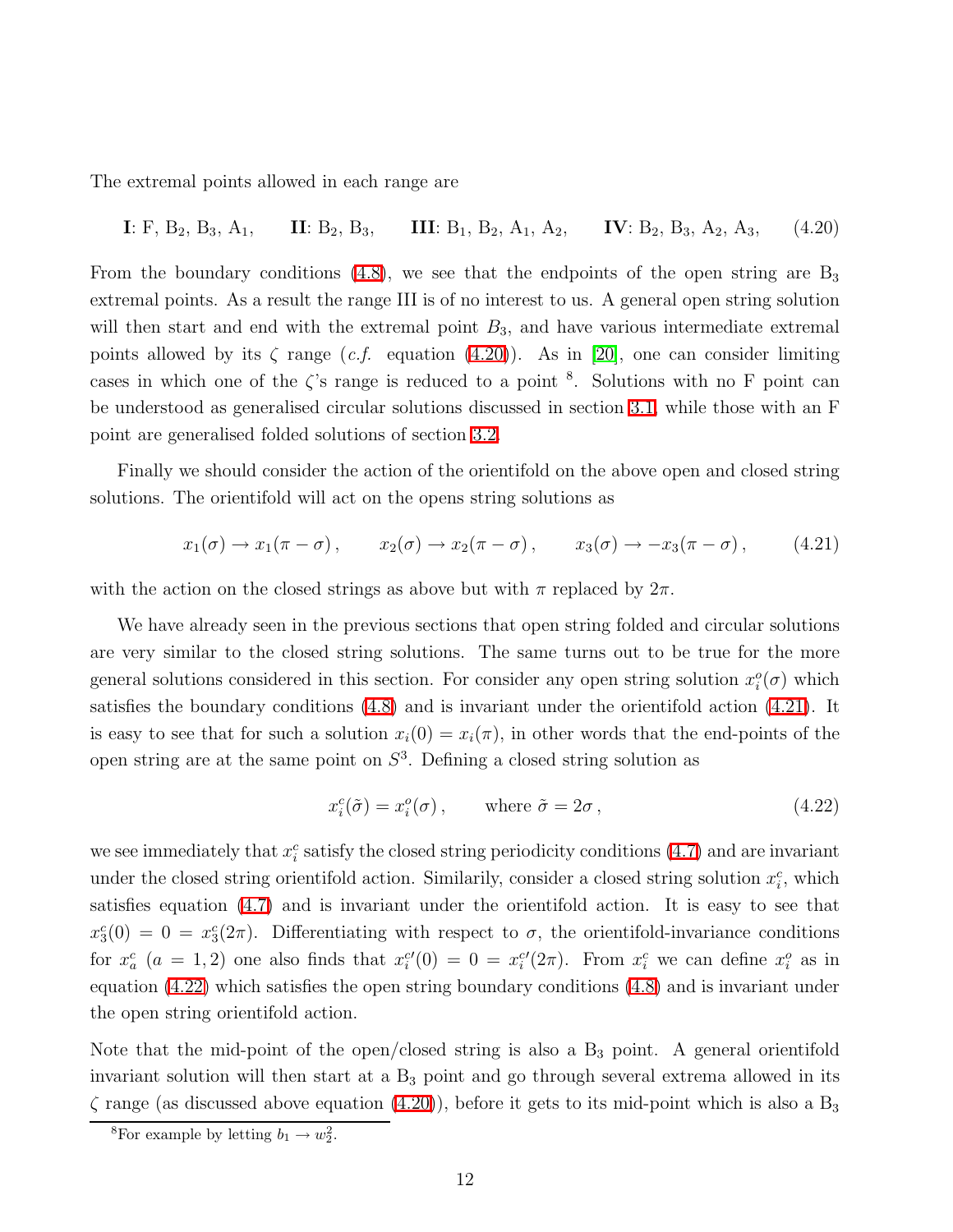point. The solution after the mid-point is defined by requiring invariance under the orientifold action. As in the previous sections the open string solution will carry a Chan-Patton matrix β, and the full solution should be viewed as a tensor product of  $x_i^o$  with β. Since  $X_0 = \kappa \tau \otimes \beta$ has to be invariant under the orientifold action we see that  $\beta = \gamma_g \beta^T \gamma_g^{-1}$ .

Open string solutions constructed from closed string solutions via equation [\(4.22\)](#page-12-0) will carry half the angular momenta and energy of the closed string solution. As a result we have

<span id="page-13-0"></span>
$$
E_{o}(J_{i,o}) = \frac{1}{2} E_{c}(2J_{i,c}).
$$
\n(4.23)

In other words the energy of the open string solutions can be read-off from the orientifoldinvariant closed string solutions.

As an example of an orietifold invariant solution consider the folded-bent string discussed in section 3 of [\[20\]](#page-21-0). By relabeling  $x_3 \leftrightarrow x_2$  and  $\sigma \rightarrow \sigma + \pi/2$  we obtain a closed string solution of the type  $B_3 \rightarrow F \rightarrow B_3 \rightarrow F \rightarrow B_3$ , which is the minimal orientifold invariant solution containing an F point and, as discussed above, can be interpreted both as an open and closed string solution. The energy of the closed string solution can be found in [\[20\]](#page-21-0), while that of the open string solution follows from equation [\(4.23\)](#page-13-0).

## <span id="page-13-1"></span>5 Relationship to gauge theory

In [\[30\]](#page-22-3) an identification between the free open and closed string spectrum and the planar anomalous dimensions of a large R-charge sector of the gauge theory was carried out. Later, using lightcone string field theory for open strings  $[33]$ ,  $\frac{9}{2}$  the non-planar corrections were considered [\[31\]](#page-22-4). In the previous sections we have found that the classical open and closed spinning string solutions invariant under the orientifold action have an energy expansion of the form [\(1.2\)](#page-2-0) - in integal powers of  $\lambda$ , with sigma model corrections suppressed by extra powers of  $1/J$ . Reproducing this expression as the exact scaling dimensions  $\Delta(\lambda, J)$  of SYM operators with the same global charges constitutes a test of the AdS/CFT duality.

In this section we identify in more detail the map between these global charges and the operators dual to the string solutions. On the string side the orientifold action does not act on the  $AdS_5$ geometry, in other words the energy E and two spins  $S_1$ ,  $S_2$ , which are Casimirs of  $SO(2,4)$ are the same as in the unorientifolded theory. In particular, we may identify the string energy with the scaling dimension of an SYM operator, as in the  $\mathcal{N}=4$  case. The orientifold action breaks the  $SO(6)$  symmetry of  $S^5$  down to  $SO(4) \times SO(2) \sim SU(2)_L \times SU(2)_R \times U(1)$  where,

<sup>9</sup>For a recent paper on open-closed string field theory see [\[34\]](#page-22-7).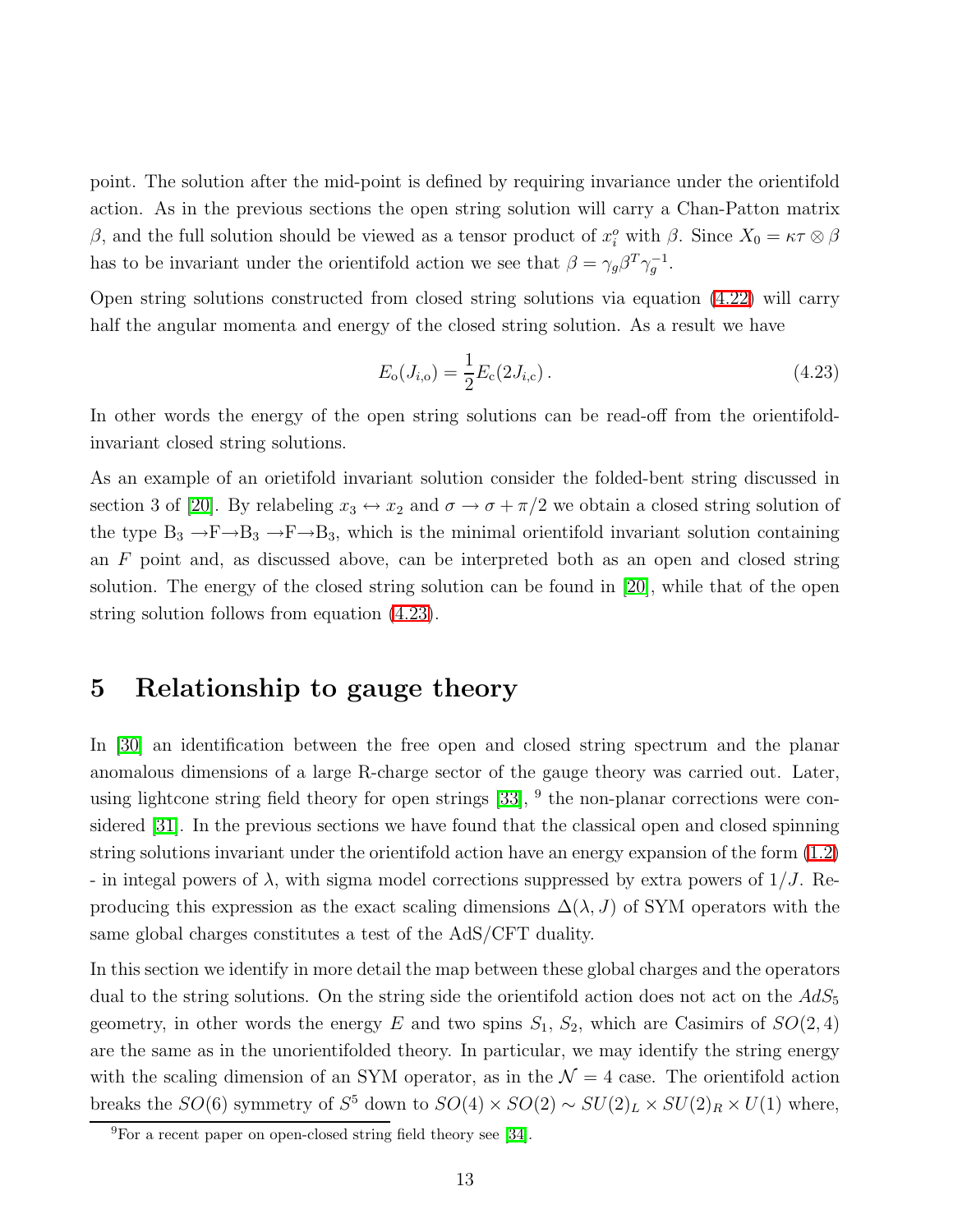in our conventions,  $J_Z$  is the  $U(1)$  Casimir, while  $J_X$  and  $J_Y$  combine to give the Casimirs of the two  $SU(2)$ 's

$$
J_{SU(2)_R} = \frac{1}{2}(J_X + J_Y), \qquad J_{SU(2)_L} = \frac{1}{2}(J_X - J_Y). \tag{5.1}
$$

The  $\mathcal{N} = 2 Sp(N)$  theory has a vector multiplet, whose scalar we denote by W, as well as a hypermultiplet in the antisymmetric representation. This can be split into two chiral fields Z, Z′ . Further, there are four hypermultiplets in the fundamental, which also possess a global  $SO(8)$  symmetry, as a result of which we write them as an  $SO(8)$  vector  $Q_i$ . The 'closed string' chiral fields Z, Z', W carry charges  $(J_X, J_Y, J_Z)$  equal to  $(1, 0, 0)$ ,  $(0, 1, 0)$  and  $(0, 0, 1)$ respectively, while the  $Q_i$  have charges  $(1/2, 0, 0)$ . In the planar limit, there are two types of gauge invariant operators we may consider: those in a trace, or those sandwiched between two fundamental fields. These correspond to closed and open strings respetively. For example the energy of the open string solution of section [3.2,](#page-7-1) should match with the anomalous dimension of an operator

$$
\beta_{ij} Q_i \Omega(\Omega Z)^{J_X} (\Omega Z')^{J_Y} Q_j + \cdots, \qquad (5.2)
$$

where  $\beta$  is the  $SO(8)$  'Chan-Patton' matrix, and  $\cdots$  denotes all permutations of the above, which have the same global charges and classical scaling dimension.<sup>10</sup> Similarily a general closed string solution of the type discussed in section [4](#page-9-0) should have an energy expansion which matches the anomalous dimension of the operator

<span id="page-14-1"></span>
$$
\operatorname{Tr}\left( (\Omega Z)^{J_X} (\Omega Z')^{J_Y} (\Omega W)^{J_Z} \right) + \cdots. \tag{5.3}
$$

Given the work on the anomalous dimensions of  $\mathcal{N} = 4$  operators [\[22,](#page-21-2) [23\]](#page-21-3), it should be straightforward to find a spin-chain model corresponding to the closed string operators - afterall these are just an orientifold-invariant subsector of the  $\mathcal{N}=4$  theory. The open string operators of the type [5.3\)](#page-14-1), should be described by a spin-chain model which satisfies suitable boundary conditions, rather than being periodic. The string theory prediction is that the eigenvalues of the Hamiltonian of such an open spin-chain model will be related to the eigenvalues of the periodic spin-chain Hamiltonian via equation [\(4.23\)](#page-13-0). It would be interesting to carry out this analysis explicitly.

### <span id="page-14-0"></span>6 Conclusion

In this paper we have found classical open and closed string solutions in the  $AdS_5 \times S^5/\mathbb{Z}_2$ geometry whose energy has a regular expansion in  $\lambda/J^2$  with quantum sigma model corrections

<sup>&</sup>lt;sup>10</sup>In keeping with standard notation, in this section  $\Omega$  denotes the invariant tensor of  $Sp(N)$ , rather than string orientiation reversal.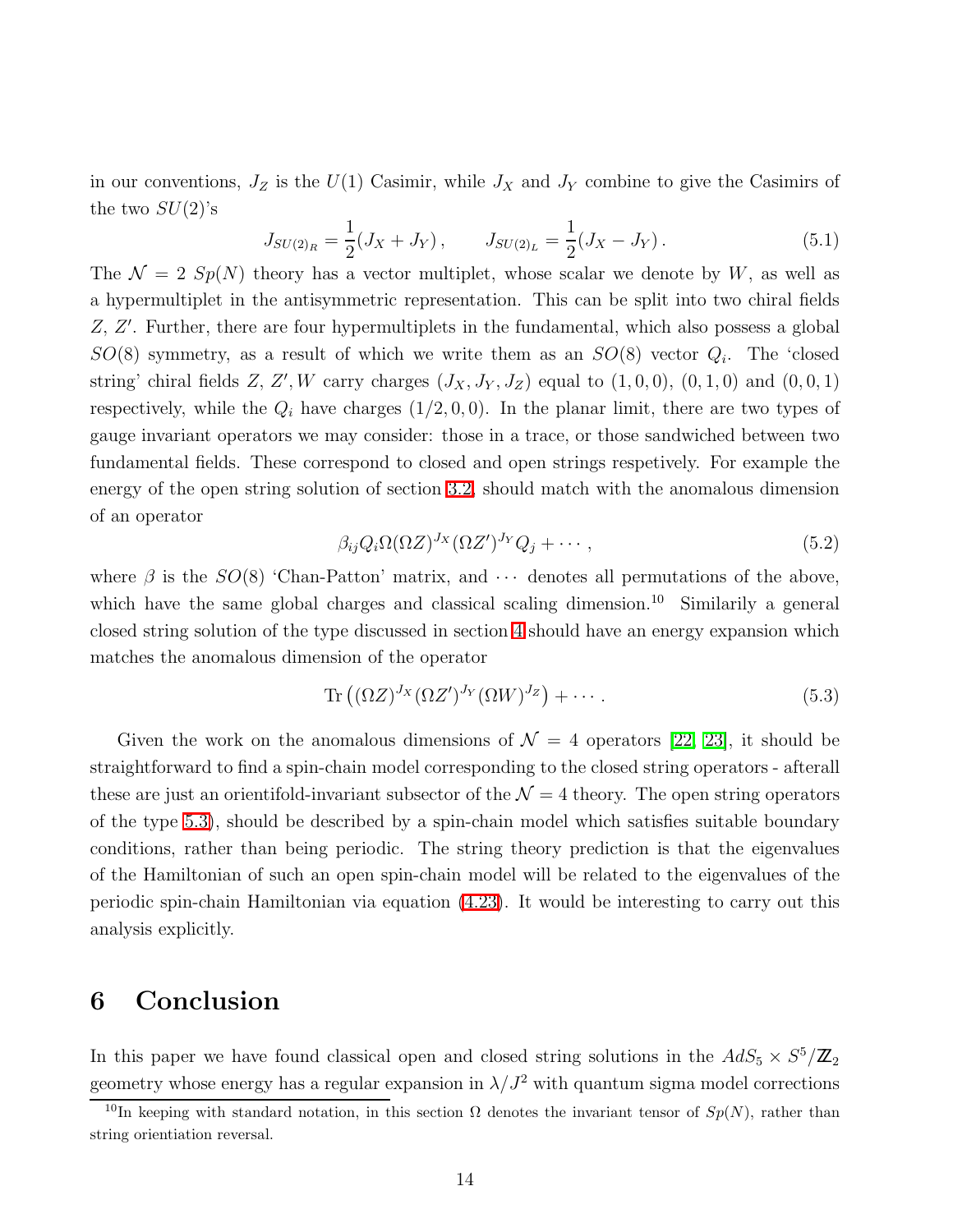suppressed by extra powers of  $1/J<sup>11</sup>$ . The theory considered here has half the supersymmetries of the previously studied examples. Furthermore this is the first time that open spinning strings have been studied. We have identified the operators whose anomalous dimensions should be equal to the energy of the spinning strings; in particular, as in the BMN case [\[30\]](#page-22-3), open strings correspond to two-quark operators and closed strings to single-trace operators.

We have found an equivalence between classical open and closed string solutions, and their energies (see equation [\(4.23\)](#page-13-0)). Since the energies represent an exact expression in  $\lambda/J^2$  at the planar level, this gives a prediction for an all-loop relationship between the anomalous dimensions of two-quark and single-trace operators on the gauge theory side. It would be interesting to extend the spin-chain formalism [\[22,](#page-21-2) [23\]](#page-21-3), developed for the  $\mathcal{N} = 4$  theory, to the  $\mathcal{N} = 2 Sp(N)$  theory considered here.<sup>12</sup> In this case there should be two types of spin chains - periodic ones corresponding to single-trace operators and open ones corresponding to two-quark operators. It would be interesting to find their respective hamiltonians, and to apply the Bethe ansatz techniques to study their eigenvalues.

A generalisation of the analysis of [\[26\]](#page-21-5) to the case at hand is also desirable. Given the equivalence of open and closed string solutions on the string theory side, the Backlund equations should readily give an infinite set of local charges for the open strings. These should be compared with the higher local charges of the Bethe ansatz in the open spin-chain model. From the point of view of non-local symmetries too, open spin chains are perhaps more interesting than the periodic ones. For rapidly decreasing boundary conditions the non-local Yangian symmetry becomes an exact symmetry of the theory. It is then expected that given one solution, one can generate others by applying to it the non-local generators of the Yangian. Finally, all the evidence of the spinning string spin-chain duality, suggests that there should be a mapping between the two structures without reference to any particular solution. Recently, progress on this has been achieved [\[36\]](#page-23-0), and finding an exact map would be very instructive.

#### Acknowledgments

I would like to thank Jorge Russo, Matthias Staudacher and especially Gleb Arutyunov and Arkady Tseytlin for discussions, sharing their insights and comments on the manuscript. I am grateful to Kelly Stelle and the Imperial College Theoretical Physics group for their hospitality

<sup>&</sup>lt;sup>11</sup>We have concentrated on solutions with angular momenta only along  $S^5/\mathbb{Z}_2$ , but a generalisation to solutions with non-trivial spins is straightforward since  $\mathbb{Z}_2$  acts trivially on  $AdS_5$ .

<sup>&</sup>lt;sup>12</sup>Recently [\[35\]](#page-22-8) some work in this direction has been done for  $\mathcal{N} = 1, 2$  gauge theories obtained by orbifolding.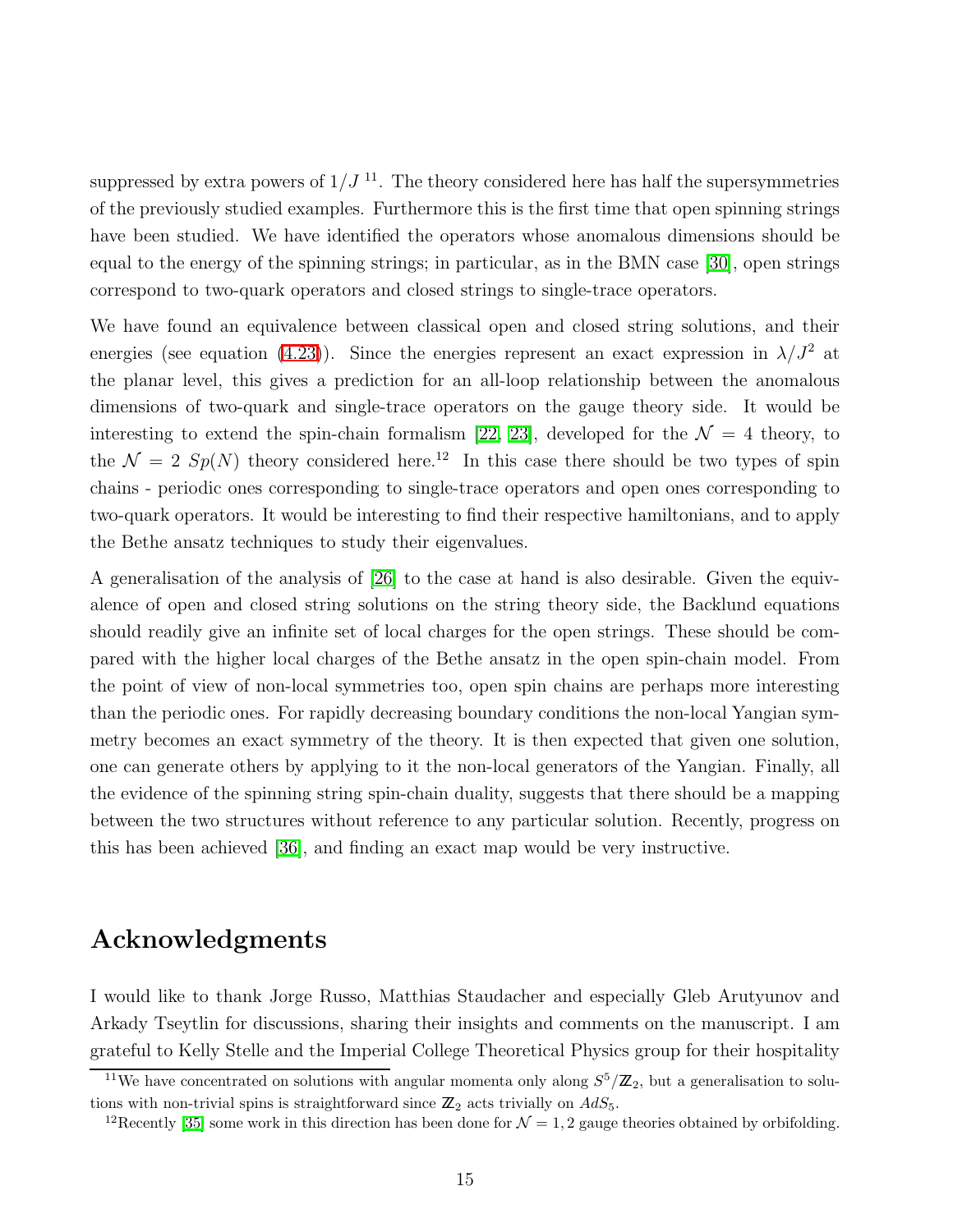<span id="page-16-0"></span>during the final stages of this project. This work was supported by FOM, the Dutch Foundation for Fundamental Research on Matter.

## A Stability Analysis of the Two-Spin Circular solutions

In this section we analyse the stability of the open and closed string two-spin circular solutions found in the previous section. We briefly review the analysis of [\[18\]](#page-20-7) and apply it to the closed and open string solutions described in section [3.](#page-6-0) In [\[18\]](#page-20-7) it was found that the quadratic Lagrangian for fluctuations in  $S^5$  around the closed string solution [\(3.5\)](#page-6-1) is

$$
L_2 = -\partial_a \tilde{X}_m \partial^a \tilde{X}_m - \Lambda \tilde{X}_m \tilde{X}_m - 2\tilde{\Lambda} X_m \tilde{X}_m.
$$
\n(A.1)

<span id="page-16-3"></span>Redefining  $\tilde{X}$  as

$$
\tilde{X}(\tau,\sigma) = O_{12+34}(w\tau)O_{13+24}(k\sigma)O_{56}(\nu\tau)O_{15}(\gamma_0)\bar{X}(\tau,\sigma), \qquad (A.2)
$$

<span id="page-16-1"></span>it is possible to satisfy the  $\tilde{\Lambda}$  constraint with  $\bar{X}_1 = 0$ . The unconstrained Lagrangian is then

$$
L_2 = (\partial_\tau \bar{X}_s)^2 - (\partial_\sigma \bar{X}_s)^2 + 4\nu \sin \gamma_0 \bar{X}_5 \partial_\tau \bar{X}_6 - 4\nu (\cos \gamma_0 \bar{X}_5 \partial_\tau \bar{X}_2 + \bar{X}_3 \partial_\tau \bar{X}_4) + 4k(\cos \gamma_0 \bar{X}_5 \partial_\sigma \bar{X}_3 - \bar{X}_2 \partial_\sigma \bar{X}_4), \tag{A.3}
$$

where compared to section [3](#page-6-0) we have set  $k \equiv n_1 = n_2$ , and  $s = 2, \ldots, 6$ .

#### A.1 Closed strings

Since the closed string is periodic in  $\sigma$ , we look for solutions of the form

$$
\bar{X}_s = \sum_{n=-\infty}^{\infty} \sum_{i=1}^8 A_{sn}^{(i)} e^{i(\omega_{n,i}\tau + n\sigma)}.
$$
\n(A.4)

<span id="page-16-2"></span>Non-trivial solutions of the equations of motion following from [\(A.3\)](#page-16-1) require the vanishing of the determinant of the characteristic matrix

$$
\det(M_c) = (n^2 - \omega_n^2) (\omega_n^4 - 2\omega_n^2(n^2 + 2(\nu^2 + k^2)) + n^2(n^2 - 4k^2))
$$
  

$$
(\omega_n^4 - 2\omega_n^2(n^2 + 2(\nu^2 + k^2\cos^2\gamma_0)) + n^2(n^2 - 4k^2\cos^2\gamma_0)) ,
$$
 (A.5)

This expression is the same as equation (2.27) of [\[18\]](#page-20-7). Setting  $k = 0$  in equation [\(A.5\)](#page-16-2) we recover the BMN spectrum

$$
\omega_n = \pm' \nu \pm \sqrt{n^2 + \nu^2} \,,\tag{A.6}
$$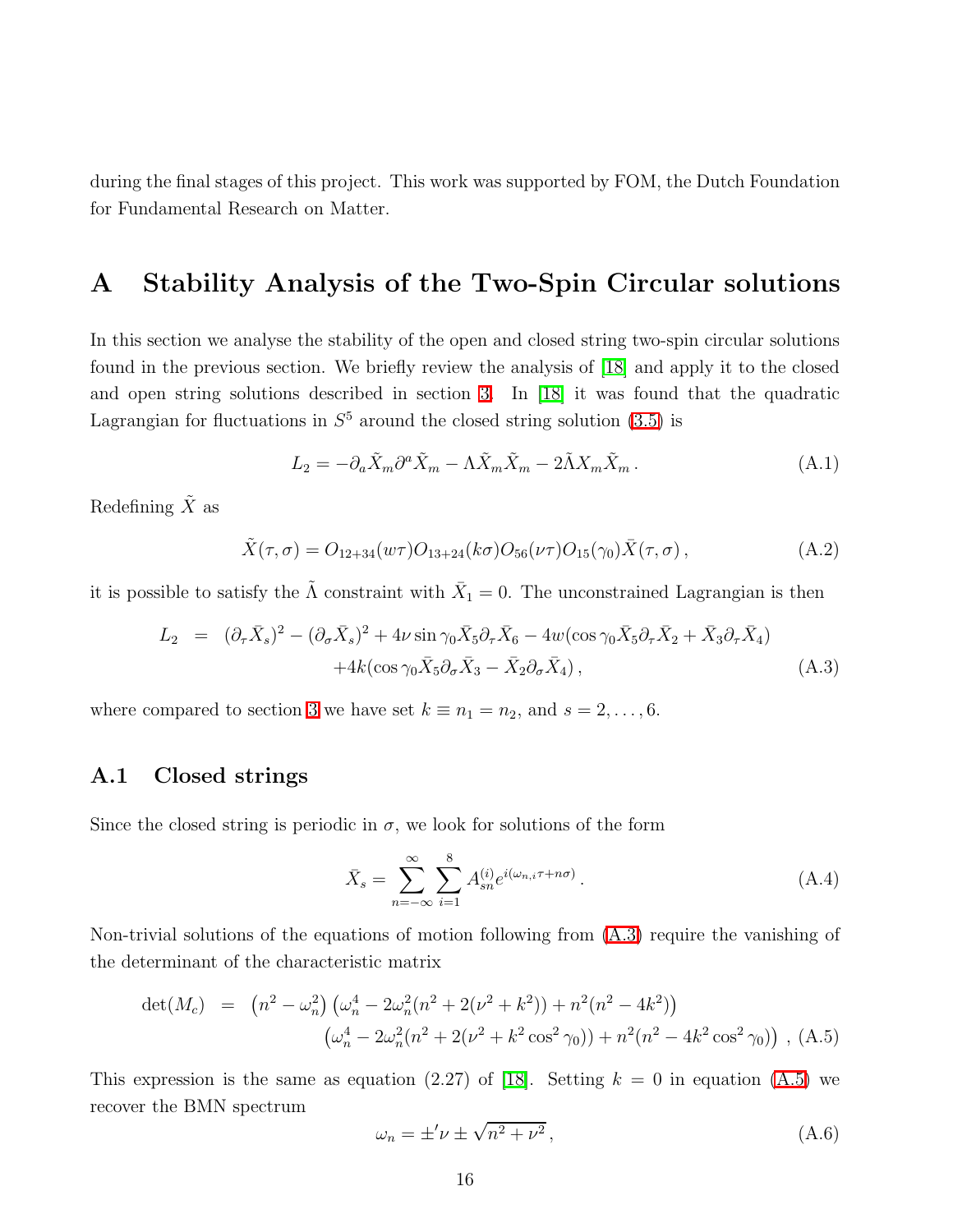while setting  $\gamma_0 = \pi/2$  the frequencies are

$$
\omega_n^2 = n^2 + 2(\nu^2 + k^2) \pm 2\sqrt{(\nu^2 + k^2)^2 + n^2(\nu^2 + 2k^2)},
$$
\n(A.7)

$$
\omega_n = \pm' \nu \pm \sqrt{n^2 + \nu^2} \,. \tag{A.8}
$$

Reality of  $\omega_n$  then requires  $n^2 \ge 4k^2$ , which is not satisfied for  $n = \pm 1, \ldots, \pm (2k-1)$  and corresponds to the instability discussed in [\[18\]](#page-20-7).

The action of the orientifold generator g on the fluctutations  $\bar{X}_s$  follows from equations [\(1.7\)](#page-3-1) and [\(A.2\)](#page-16-3) and is given by

$$
\bar{X}_s(\tau,\sigma) \rightarrow \bar{X}_s(\tau,2\pi-\sigma), \qquad s=1,2,5,6,
$$
  
\n
$$
\bar{X}_s(\tau,\sigma) \rightarrow -\bar{X}_s(\tau,2\pi-\sigma), \qquad s=3,4.
$$
\n(A.9)

It is easy to see that the Lagrangian [\(A.3\)](#page-16-1) is explicitly invariant under this transformation. The quadratic flucutations need to be invariant under this orientifold action, which requires

$$
A_{s,n}^{(i)} = A_{s,-n}^{(i)}, s = 1, 2, 5, 6,
$$
\n(A.10)

$$
A_{s,n}^{(i)} = -A_{s,-n}^{(i)}, s = 3, 4.
$$
\n(A.11)

This halves the number of independent  $n \neq 0$  modes, and removes the  $n = 0$  modes in the  $s = 3, 4$  directions. As we saw above any potential unstable modes come as pairs  $\pm n$ . The orientifold projection then removes one linear combination of these modes and keeps the other. As a result the orientifold projection will not fully stabalise any unstable solutions.

#### A.2 Open strings

Consider next small fluctuations around the open string solution. The fields  $\tilde{X}_3$  and  $\tilde{X}_4$  will have Dirichlet boundary conditions at their end-points with the other spherical fluctuations having Neumann boundary conditions. From equation [\(A.2\)](#page-16-3) one can see that  $\bar{X}_3$  and  $\bar{X}_4$  will satisfy Dirichlet boundary conditions, while  $\bar{X}_1,~\bar{X}_2,~\bar{X}_5$  and  $\bar{X}_6$  will satisfy Neumann boundary conditions.

The orientifold generator g acts on  $\tilde{X}_m$  as

$$
g(\tilde{X}_{1,2,5,6}(\tau,\sigma)) = \tilde{X}_{1,2,5,6}(\tau,\pi-\sigma), \qquad g(\tilde{X}_{3,4}(\tau,\sigma)) = -\tilde{X}_{3,4}(\tau,\pi-\sigma). \tag{A.12}
$$

From equation  $(A.2)$  it then follows that for k even

$$
g(\bar{X}_{1,2,5,6}(\tau,\sigma)) = \bar{X}_{1,2,5,6}(\tau,\pi-\sigma), \qquad g(\bar{X}_{3,4}(\tau,\sigma)) = -\bar{X}_{3,4}(\tau,\pi-\sigma), \qquad (A.13)
$$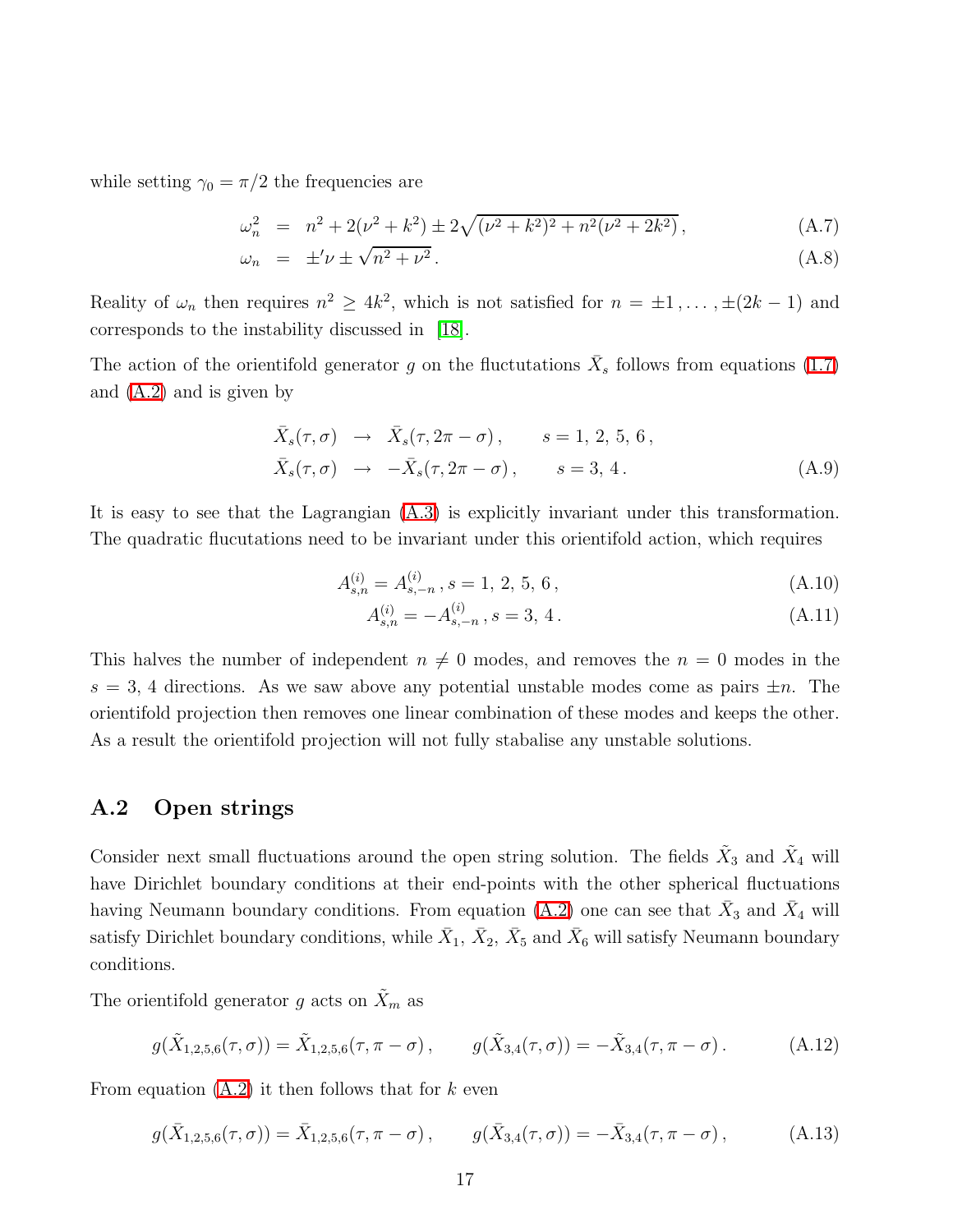while for  $k$  odd

$$
g(\bar{X}_{3,4,6}(\tau,\sigma)) = \bar{X}_{3,4,6}(\tau,\pi-\sigma), \qquad g(\bar{X}_2(\tau,\sigma)) = -\bar{X}_2(\tau,\pi-\sigma),
$$
  
\n
$$
g(\bar{X}_1(\tau,\sigma)) = -\cos(2\gamma_0)\bar{X}_1(\tau,\pi-\sigma) + \sin(2\gamma_0)\bar{X}_5(\tau,\pi-\sigma),
$$
  
\n
$$
g(\bar{X}_5(\tau,\sigma)) = \sin(2\gamma_0)\bar{X}_1(\tau,\pi-\sigma) + \cos(2\gamma_0)\bar{X}_5(\tau,\pi-\sigma).
$$
\n(A.14)

It is easy to see that the action squares to one. Note also that for k odd setting  $\bar{X}_1 = 0$  in order to satisfy the  $\Lambda$  constraint is not a g invariant process. However, it was argued below equation [\(3.8\)](#page-7-2) that the classial solution with k odd is not q invariant and so we are not interested in fluctuations around it.

For k even we may set  $\bar{X}_1 = 0$ , and look for solutions to the Lagrangian [\(A.3\)](#page-16-1) of the form

$$
\bar{X}_s = \sum_{n=0}^{\infty} \sum_{i=1}^8 A_{sn}^{(i)} e^{i\omega_{n,i}\tau} \cos(n\sigma), \qquad s = 2, 5, 6 \tag{A.15}
$$

$$
\bar{X}_s = \sum_{n=1}^{\infty} \sum_{i=1}^8 A_{sn}^{(i)} e^{i\omega_{n,i}\tau} \sin(n\sigma), \qquad s = 3, 4.
$$
 (A.16)

The determinant of the characteristic matrix is the same as in the closed string case and so the frequencies will be the same as in the closed string case. In particular, in the un-orientifolded theory, the stability analysis is identical to the closed string case.

Taking the orientifold of the above fluctuations is also straightforward

$$
g(\bar{X}_s) = \sum_{n=0}^{\infty} \sum_{i=1}^{8} (-1)^n A_{sn}^{(i)} e^{i\omega_{n,i}\tau} \cos(n\sigma), \qquad s = 2, 5, 6 \qquad (A.17)
$$

$$
g(\bar{X}_s) = \sum_{n=1}^{\infty} \sum_{i=1}^{8} (-1)^n A_{sn}^{(i)} e^{i\omega_{n,i}\tau} \sin(n\sigma), \qquad s = 3, 4,
$$
 (A.18)

which needs to be combined with the action of g on the  $SO(8)$  Chan-Patton factors  $\overline{\beta}$ . As a result n-even fluctuations will have Chan-Patton factors which satisfy  $\bar{\beta} = \gamma_g \bar{\beta}^T \gamma_g^{-1}$ , while the *n*-odd fluctuations will have Chan-Patton factors which satisfy  $\bar{\beta} = -\gamma_g \bar{\beta}^T \gamma_g^{-1}$ . Since  $\bar{\beta}$  are  $8 \times 8$  matrices, there will always be some g-invariant states for any value of n. Hence, the open string solutions with  $k$  even, will be stable in the same range of parameters as the closed string solutions.

#### <span id="page-18-0"></span>References

[1] J. M. Maldacena, *The large* N *limit of superconformal field theories and supergravity*, Adv. Theor. Math. Phys. 2 (1998) 231 [Int. J. Theor. Phys. 38 (1999) 1113]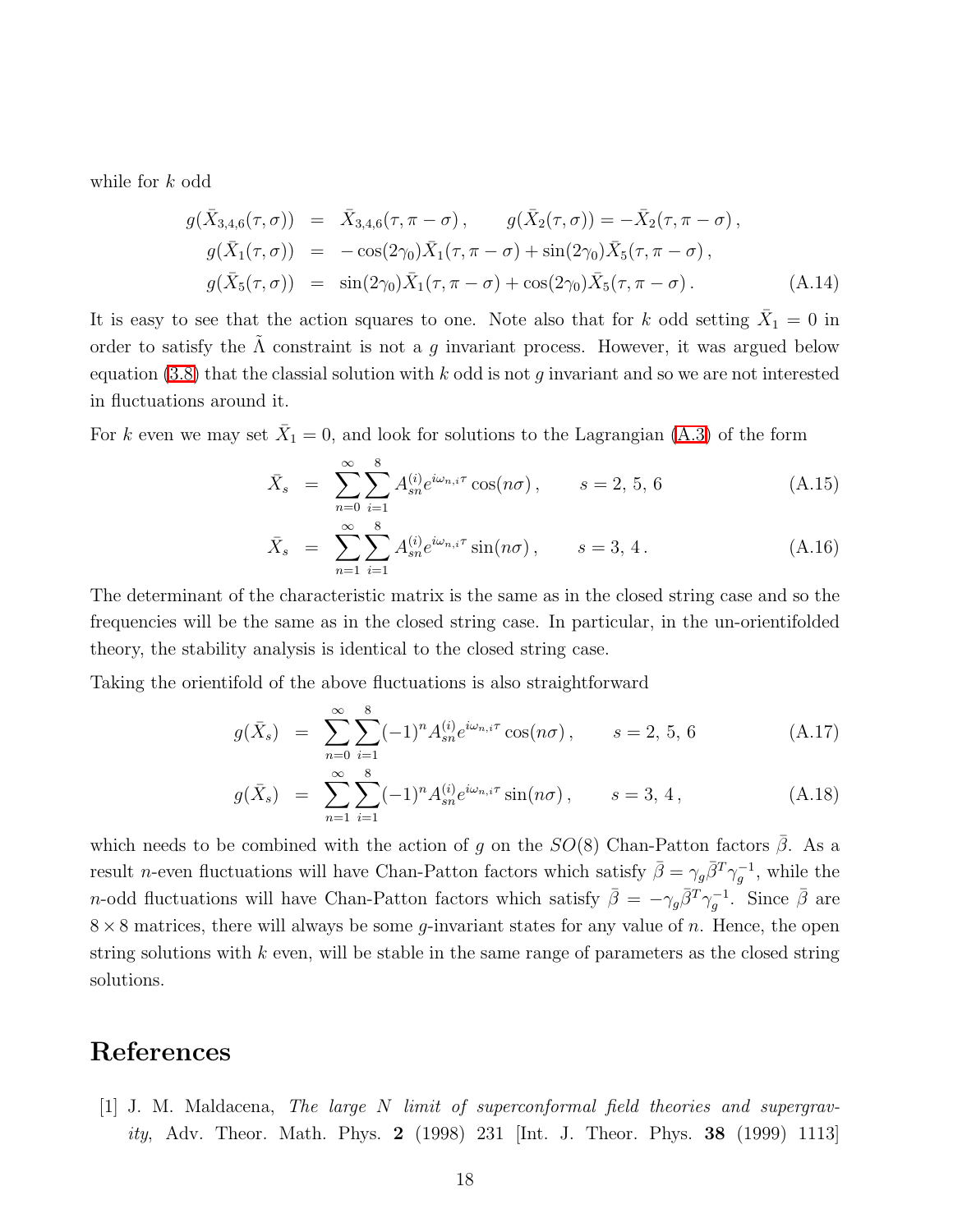[\[arXiv:hep-th/9711200\]](http://arXiv.org/abs/hep-th/9711200); S. S. Gubser, I. R. Klebanov and A. M. Polyakov, *Gauge theory correlators from non-critical string theory*, Phys. Lett. B 428 (1998) 105 [\[arXiv:hep-th/9802109\]](http://arXiv.org/abs/hep-th/9802109); *Anti-de Sitter space and holography*, Adv. Theor. Math. Phys. 2 (1998) 253 [\[arXiv:hep-th/9802150\]](http://arXiv.org/abs/hep-th/9802150).

- <span id="page-19-6"></span><span id="page-19-0"></span>[2] A. A. Tseytlin, *Spinning strings and AdS/CFT duality*, [arXiv:hep-th/0311139.](http://arXiv.org/abs/hep-th/0311139)
- [3] M. Blau, J. Figueroa-O'Farrill, C. Hull and G. Papadopoulos, *A new maximally supersymmetric background of IIB superstring theory*, JHEP 01 (2002) 047 [\[arXiv:hep-th/0110242\]](http://arXiv.org/abs/hep-th/0110242); M. Blau, J. Figueroa-O'Farrill, C. Hull and G. Papadopoulos, *Penrose limits and maximal supersymmetry*, Class. Quant. Grav. 19 (2002) L87 [\[arXiv:hep-th/0201081\]](http://arXiv.org/abs/hep-th/0201081).
- <span id="page-19-1"></span>[4] R. R. Metsaev, *Type IIB Green-Schwarz superstring in plane wave Ramond-Ramond background*, Nucl. Phys. B 625 (2002) 70 [\[arXiv:hep-th/0112044\]](http://arXiv.org/abs/hep-th/0112044); R. R. Metsaev and A. A. Tseytlin, *Exactly solvable model of superstring in plane wave Ramond-Ramond background*, Phys. Rev. D 65 (2002) 126004 [\[arXiv:hep-th/0202109\]](http://arXiv.org/abs/hep-th/0202109).
- <span id="page-19-3"></span><span id="page-19-2"></span>[5] D. Berenstein, J. Maldacena and H. Nastase, *Strings in flat space and pp waves from* N = 4 *super Yang Mills*, JHEP 04 (2002) 013 [\[arXiv:hep-th/0202021\]](http://arXiv.org/abs/hep-th/0202021).
- [6] D. J. Gross, A. Mikhailov and R. Roiban, *Operators with large R charge in* N = 4 *Yang-Mills theory*, Annals Phys. 301 (2002) 31 [\[arXiv:hep-th/0205066\]](http://arXiv.org/abs/hep-th/0205066); A. Santambrogio and D. Zanon, *Exact anomalous dimensions of* N = 4 *Yang-Mills operators with large R charge*, [hep-th/0206079;](http://arXiv.org/abs/hep-th/0206079)
- <span id="page-19-4"></span>[7] M. Spradlin and A. Volovich, *Superstring interactions in a pp-wave background*, [hep-th/0204146;](http://arXiv.org/abs/hep-th/0204146) M. Spradlin and A. Volovich, *Superstring interactions in a pp-wave background II*, [hep-th/0206073;](http://arXiv.org/abs/hep-th/0206073) A. Pankiewicz, *More comments on superstring interactions in the pp-wave background*; JHEP 09 (2002) 056 [\[arXiv:hep-th/0208209\]](http://arXiv.org/abs/hep-th/0208209). A. Pankiewicz and B. Stefa´nski, jr., *pp-wave light-cone superstring field theory*, Nucl. Phys. B 657 (2003) 79 [\[arXiv:hep-th/0210246\]](http://arXiv.org/abs/hep-th/0210246).
- <span id="page-19-5"></span>[8] C. Kristjansen, J. Plefka, G. W. Semenoff and M. Staudacher, *A new double-scaling limit of*  $N = 4$  *super Yang-Mills theory and PP-wave strings*, Nucl. Phys. B643 (2002) 31 [\[arXiv:hep-th/0205033\]](http://arXiv.org/abs/hep-th/0205033); N. R. Constable, D. Z. Freedman, M. Headrick, S. Minwalla, L. Motl, A. Postnikov and W. Skiba, *PP-wave string interactions from perturbative Yang-Mills theory*, JHEP 07 (2002) 017 [\[arXiv:hep-th/0205089\]](http://arXiv.org/abs/hep-th/0205089); N. Beisert, C. Kristjansen, J. Plefka, G. W. Semenoff and M. Staudacher, *BMN correlators and operator mixing in* N = 4 *super Yang-Mills theory*, [hep-th/0208178;](http://arXiv.org/abs/hep-th/0208178) N. R. Constable,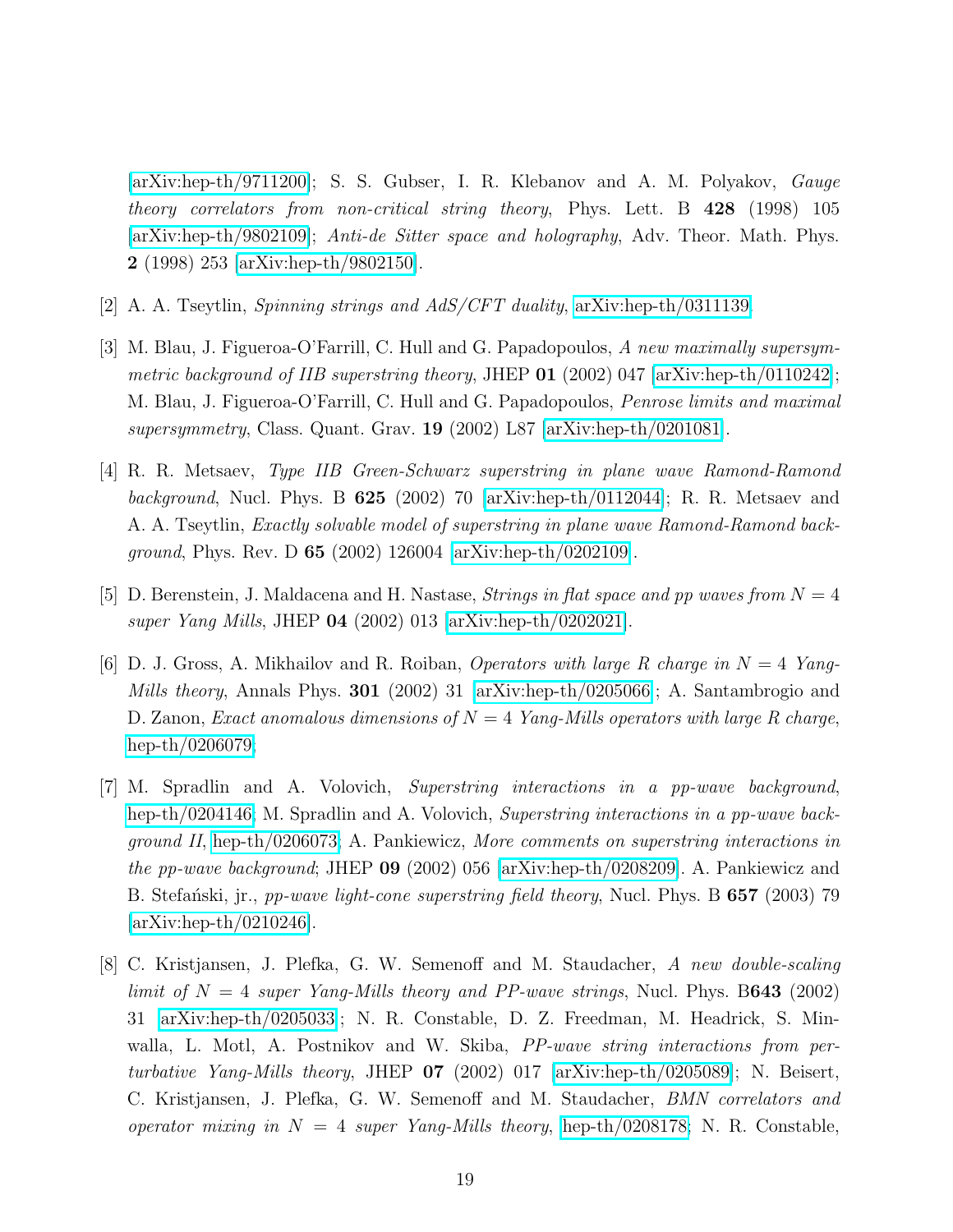D. Z. Freedman, M. Headrick and S. Minwalla, *Operator mixing and the BMN correspondence*, [hep-th/0209002;](http://arXiv.org/abs/hep-th/0209002) J. Gomis, S. Moriyama and J. Park, *SYM description of SFT Hamiltonian in a pp-wave background*, [hep-th/0210153;](http://arXiv.org/abs/hep-th/0210153) R. Roiban, M. Spradlin and A. Volovich, *On light-cone SFT contact terms in a plane wave*, JHEP 0310 (2003) 055 [\[arXiv:hep-th/0211220\]](http://arXiv.org/abs/hep-th/0211220). N. Beisert, C. Kristjansen, J. Plefka and M. Staudacher, *BMN gauge theory as a quantum mechanical system*, Phys. Lett. B 558 (2003) 229 [\[arXiv:hep-th/0212269\]](http://arXiv.org/abs/hep-th/0212269).

- <span id="page-20-9"></span>[9] P. Di Vecchia, J. L. Petersen, M. Petrini, R. Russo and A. Tanzini, *The 3-string vertex and the AdS/CFT duality in the PP-wave limit*, [arXiv:hep-th/0304025.](http://arXiv.org/abs/hep-th/0304025)
- <span id="page-20-3"></span><span id="page-20-2"></span>[10] A. Parnachev and A. V. Ryzhov, *Strings in the near plane wave background and AdS/CFT*, JHEP 0210, 066 (2002) [\[arXiv:hep-th/0208010\]](http://arXiv.org/abs/hep-th/0208010).
- [11] C. G. . Callan, H. K. Lee, T. McLoughlin, J. H. Schwarz, I. Swanson and X. Wu, *Quantizing string theory in AdS(5) x S\*\*5: Beyond the pp-wave*, Nucl. Phys. B **673** (2003) 3 [\[arXiv:hep-th/0307032\]](http://arXiv.org/abs/hep-th/0307032).
- <span id="page-20-10"></span><span id="page-20-4"></span>[12] G. 't Hooft, *A Planar Diagram Theory For Strong Interactions*, Nucl. Phys. B 72 (1974) 461.
- <span id="page-20-0"></span>[13] G. M. Cicuta, *Topological Expansion For SO(N) And Sp(2n) Gauge Theories*, Lett. Nuovo Cim. 35 (1982) 87.
- <span id="page-20-1"></span>[14] S. S. Gubser, I. R. Klebanov and A. M. Polyakov, *A semi-classical limit of the gauge/string correspondence*, Nucl. Phys. B 636 (2002) 99 [\[arXiv:hep-th/0204051\]](http://arXiv.org/abs/hep-th/0204051).
- <span id="page-20-5"></span>[15] S. Frolov and A. A. Tseytlin, *Semiclassical quantization of rotating superstring in AdS(5) x S(5)*, JHEP 0206 (2002) 007 [\[arXiv:hep-th/0204226\]](http://arXiv.org/abs/hep-th/0204226).
- <span id="page-20-6"></span>[16] A. Armoni, J. L. F. Barbon and A. C. Petkou, *Rotating strings in confining AdS/CFT backgrounds*, JHEP 0210 (2002) 069 [\[arXiv:hep-th/0209224\]](http://arXiv.org/abs/hep-th/0209224).
- <span id="page-20-7"></span>[17] S. Frolov and A. A. Tseytlin, *Multi-spin string solutions in AdS(5) x S\*\*5*, Nucl. Phys. B 668 (2003) 77 [\[arXiv:hep-th/0304255\]](http://arXiv.org/abs/hep-th/0304255).
- <span id="page-20-8"></span>[18] S. Frolov and A. A. Tseytlin, *Quantizing three-spin string solution in AdS(5) x S\*\*5*, JHEP 0307 (2003) 016 [\[arXiv:hep-th/0306130\]](http://arXiv.org/abs/hep-th/0306130).
- [19] S. Frolov and A. A. Tseytlin, *Rotating string solutions: AdS/CFT duality in nonsupersymmetric sectors*, Phys. Lett. B 570 (2003) 96 [\[arXiv:hep-th/0306143\]](http://arXiv.org/abs/hep-th/0306143).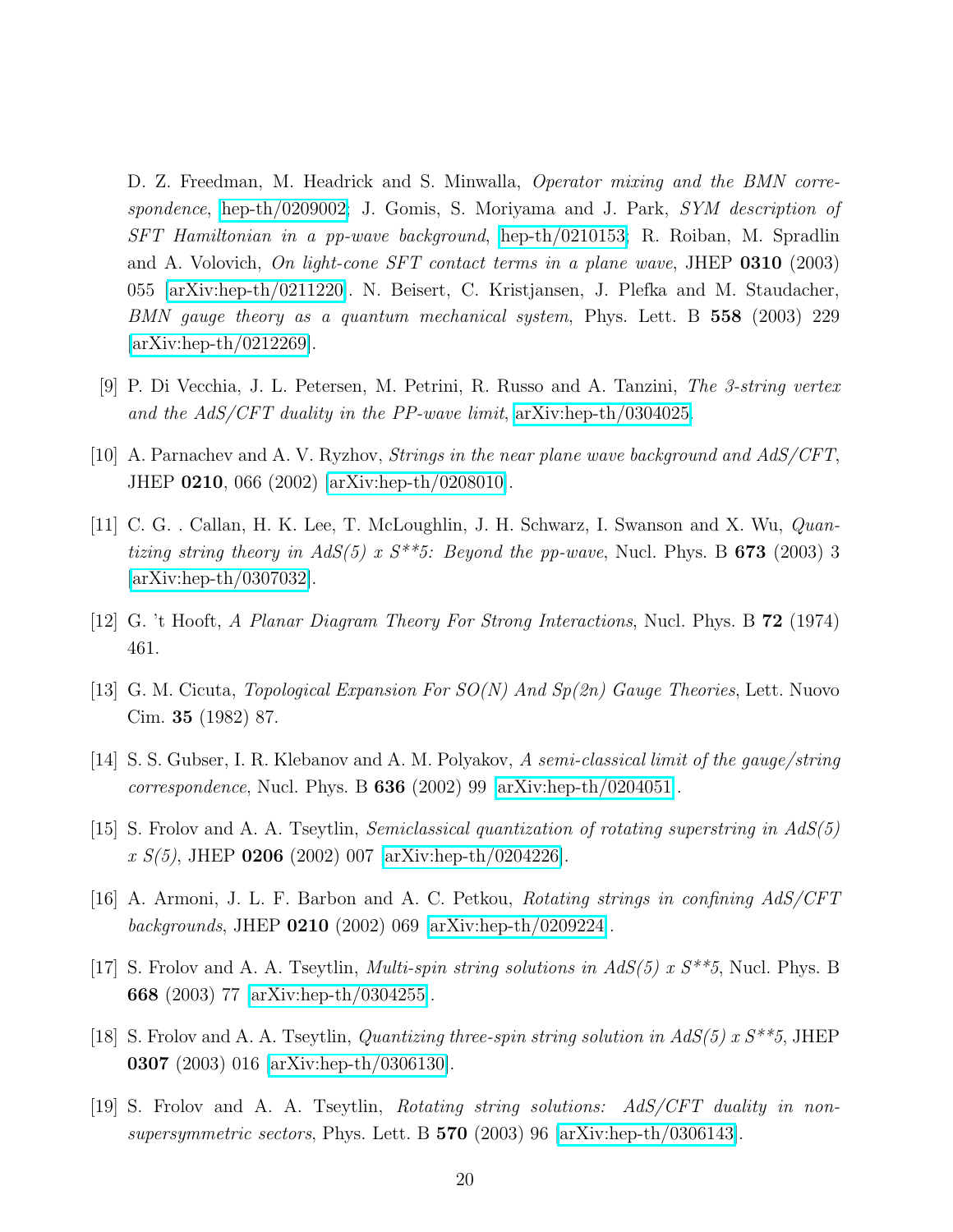- <span id="page-21-1"></span><span id="page-21-0"></span>[20] G. Arutyunov, S. Frolov, J. Russo and A. A. Tseytlin, *Spinning strings in AdS(5) x S\*\*5 and integrable systems*, [arXiv:hep-th/0307191.](http://arXiv.org/abs/hep-th/0307191)
- <span id="page-21-2"></span>[21] G. Arutyunov, J. Russo and A. A. Tseytlin, *Spinning strings in AdS(5) x S\*\*5: New integrable system relations*, [arXiv:hep-th/0311004.](http://arXiv.org/abs/hep-th/0311004)
- <span id="page-21-3"></span>[22] J. A. Minahan and K. Zarembo, *The Bethe-ansatz for N = 4 super Yang-Mills*, JHEP 0303 (2003) 013 [\[arXiv:hep-th/0212208\]](http://arXiv.org/abs/hep-th/0212208).
- [23] N. Beisert, C. Kristjansen and M. Staudacher, *The dilatation operator of N = 4 super Yang-Mills theory*, Nucl. Phys. B 664 (2003) 131 [\[arXiv:hep-th/0303060\]](http://arXiv.org/abs/hep-th/0303060); N. Beisert, *The complete one-loop dilatation operator of*  $N = 4$  *super Yang-Mills theory*, [arXiv:hep-th/0307015;](http://arXiv.org/abs/hep-th/0307015) N. Beisert and M. Staudacher, *The N = 4 SYM integrable super spin chain* Nucl. Phys. B 670 (2003) 439 [\[arXiv:hep-th/0307042\]](http://arXiv.org/abs/hep-th/0307042); N. Beisert, *Higher loops, integrability and the near BMN limit*, JHEP 0309 (2003) 062 [\[arXiv:hep-th/0308074\]](http://arXiv.org/abs/hep-th/0308074).
- <span id="page-21-4"></span>[24] N. Beisert, J. A. Minahan, M. Staudacher and K. Zarembo, *Stringing spins and spinning strings*, JHEP 0309 (2003) 010 [\[arXiv:hep-th/0306139\]](http://arXiv.org/abs/hep-th/0306139); N. Beisert, S. Frolov, M. Staudacher and A. A. Tseytlin, *Precision spectroscopy of AdS/CFT*, JHEP 0310 (2003) 037 [\[arXiv:hep-th/0308117\]](http://arXiv.org/abs/hep-th/0308117).
- <span id="page-21-6"></span>[25] L. N. Lipatov, *High-energy asymptotics of multicolor QCD and exactly solvable lattice models*, JETP Lett. 59 (1994) 596 [Pisma Zh. Eksp. Teor. Fiz. 59 (1994) 571] [\[arXiv:hep-th/9311037\]](http://arXiv.org/abs/hep-th/9311037); L. D. Faddeev and G. P. Korchemsky, *High-energy QCD as a completely integrable model*, Phys. Lett. B 342 (1995) 311 [\[arXiv:hep-th/9404173\]](http://arXiv.org/abs/hep-th/9404173); V. M. Braun, S. E. Derkachov and A. N. Manashov, *Integrability of three-particle evolution equations in QCD*, Phys. Rev. Lett. 81 (1998) 2020 [\[arXiv:hep-ph/9805225\]](http://arXiv.org/abs/hep-ph/9805225); A. V. Belitsky, *Fine structure of spectrum of twist-three operators in QCD*, Phys. Lett. B 453 (1999) 59 [\[arXiv:hep-ph/9902361\]](http://arXiv.org/abs/hep-ph/9902361); A. V. Belitsky, *Integrability and WKB solution of twist-three evolution equations* Nucl. Phys. B 558 (1999) 259 [\[arXiv:hep-ph/9903512\]](http://arXiv.org/abs/hep-ph/9903512); A. V. Belitsky, *Renormalization of twist-three operators and integrable lattice models*, Nucl. Phys. B 574 (2000) 407 [\[arXiv:hep-ph/9907420\]](http://arXiv.org/abs/hep-ph/9907420); V. M. Braun, S. E. Derkachov, G. P. Korchemsky and A. N. Manashov, *Baryon distribution amplitudes in QCD* Nucl. Phys. B 553 (1999) 355 [\[arXiv:hep-ph/9902375\]](http://arXiv.org/abs/hep-ph/9902375); S. E. Derkachov, G. P. Korchemsky and A. N. Manashov, *Evolution equations for quark gluon distributions in multi-color QCD and open spin chains*, Nucl. Phys. B 566 (2000) 203 [\[arXiv:hep-ph/9909539\]](http://arXiv.org/abs/hep-ph/9909539).
- <span id="page-21-5"></span>[26] G. Arutyunov and M. Staudacher, [arXiv:hep-th/0310182.](http://arXiv.org/abs/hep-th/0310182)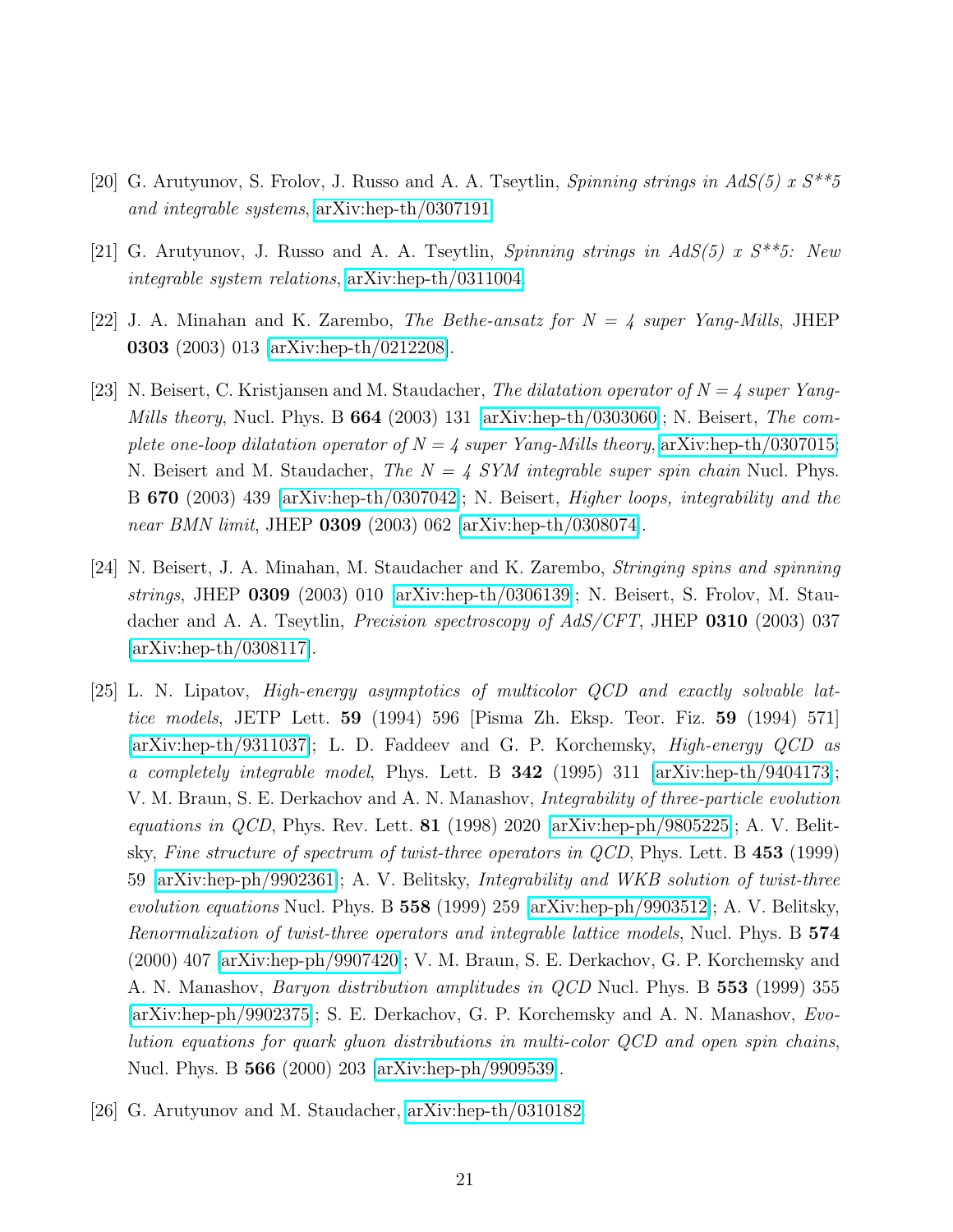- <span id="page-22-0"></span>[27] G. Mandal, N. V. Suryanarayana and S. R. Wadia, *Aspects of semiclassical strings in AdS(5)*, Phys. Lett. B 543 (2002) 81 [\[arXiv:hep-th/0206103\]](http://arXiv.org/abs/hep-th/0206103); I. Bena, J. Polchinski and R. Roiban, *Hidden symmetries of the AdS(5) x S\*\*5 superstring*, [arXiv:hep-th/0305116;](http://arXiv.org/abs/hep-th/0305116) L. Dolan, C. R. Nappi and E. Witten, *A relation between approaches to integrability in superconformal Yang-Mills theory*, JHEP 0310 (2003) 017 [\[arXiv:hep-th/0308089\]](http://arXiv.org/abs/hep-th/0308089); L. F. Alday, *Nonlocal charges on AdS(5) x S\*\*5 and pp-waves*, [arXiv:hep-th/0310146.](http://arXiv.org/abs/hep-th/0310146)
- <span id="page-22-1"></span>[28] A. Fayyazuddin and M. Spalinski, *Large N superconformal gauge theories and supergravity orientifolds*, Nucl. Phys. B 535 (1998) 219 [\[arXiv:hep-th/9805096\]](http://arXiv.org/abs/hep-th/9805096); O. Aharony, A. Fayyazuddin and J. M. Maldacena, *The large N limit of N = 2,1 field theories from three-branes in F-theory*, JHEP 9807 (1998) 013 [\[arXiv:hep-th/9806159\]](http://arXiv.org/abs/hep-th/9806159).
- <span id="page-22-2"></span>[29] T. Banks, M. R. Douglas and N. Seiberg, *Probing F-theory with branes*, Phys. Lett. B 387 (1996) 278 [\[arXiv:hep-th/9605199\]](http://arXiv.org/abs/hep-th/9605199); O. Aharony, J. Sonnenschein, S. Yankielowicz and S. Theisen, *Field theory questions for string theory answers*, Nucl. Phys. B 493 (1997) 177 [\[arXiv:hep-th/9611222\]](http://arXiv.org/abs/hep-th/9611222); M. R. Douglas, D. A. Lowe and J. H. Schwarz, *Probing F-theory with multiple branes*, Phys. Lett. B 394 (1997) 297 [\[arXiv:hep-th/9612062\]](http://arXiv.org/abs/hep-th/9612062).
- <span id="page-22-3"></span>[30] D. Berenstein, E. Gava, J. M. Maldacena, K. S. Narain and H. Nastase, *Open strings on plane waves and their Yang-Mills duals*, [arXiv:hep-th/0203249.](http://arXiv.org/abs/hep-th/0203249) P. Lee and J. w. Park, *Open strings in PP-wave background from defect conformal field theory*, Phys. Rev. D 67 (2003) 026002 [\[arXiv:hep-th/0203257\]](http://arXiv.org/abs/hep-th/0203257).
- <span id="page-22-5"></span><span id="page-22-4"></span>[31] J. Gomis, S. Moriyama and J. w. Park, *Open + closed string field theory from gauge fields*, [arXiv:hep-th/0305264.](http://arXiv.org/abs/hep-th/0305264)
- [32] A. Sagnotti, *Open Strings And Their Symmetry Groups*, [arXiv:hep-th/0208020.](http://arXiv.org/abs/hep-th/0208020) E. G. Gimon and J. Polchinski, *Consistency Conditions for Orientifolds and D-Manifolds*, Phys. Rev. D 54 (1996) 1667 [\[arXiv:hep-th/9601038\]](http://arXiv.org/abs/hep-th/9601038).
- <span id="page-22-6"></span>[33] B. Chandrasekhar and A. Kumar, *D-branes in pp-wave light cone string field theory*, [arXiv:hep-th/0303223;](http://arXiv.org/abs/hep-th/0303223) B. Stefa´nski, jr., *Open string plane-wave light-cone superstring field theory*, [arXiv:hep-th/0304114.](http://arXiv.org/abs/hep-th/0304114)
- <span id="page-22-8"></span><span id="page-22-7"></span>[34] J. Lucietti, S. Schafer-Nameki and A. Sinha, *On the exact open-closed vertex in plane-wave light-cone string field theory*, [arXiv:hep-th/0311231.](http://arXiv.org/abs/hep-th/0311231)
- [35] X. J. Wang and Y. S. Wu, *Integrable spin chain and operator mixing in N = 1,2 supersymmetric theories*, [arXiv:hep-th/0311073.](http://arXiv.org/abs/hep-th/0311073)